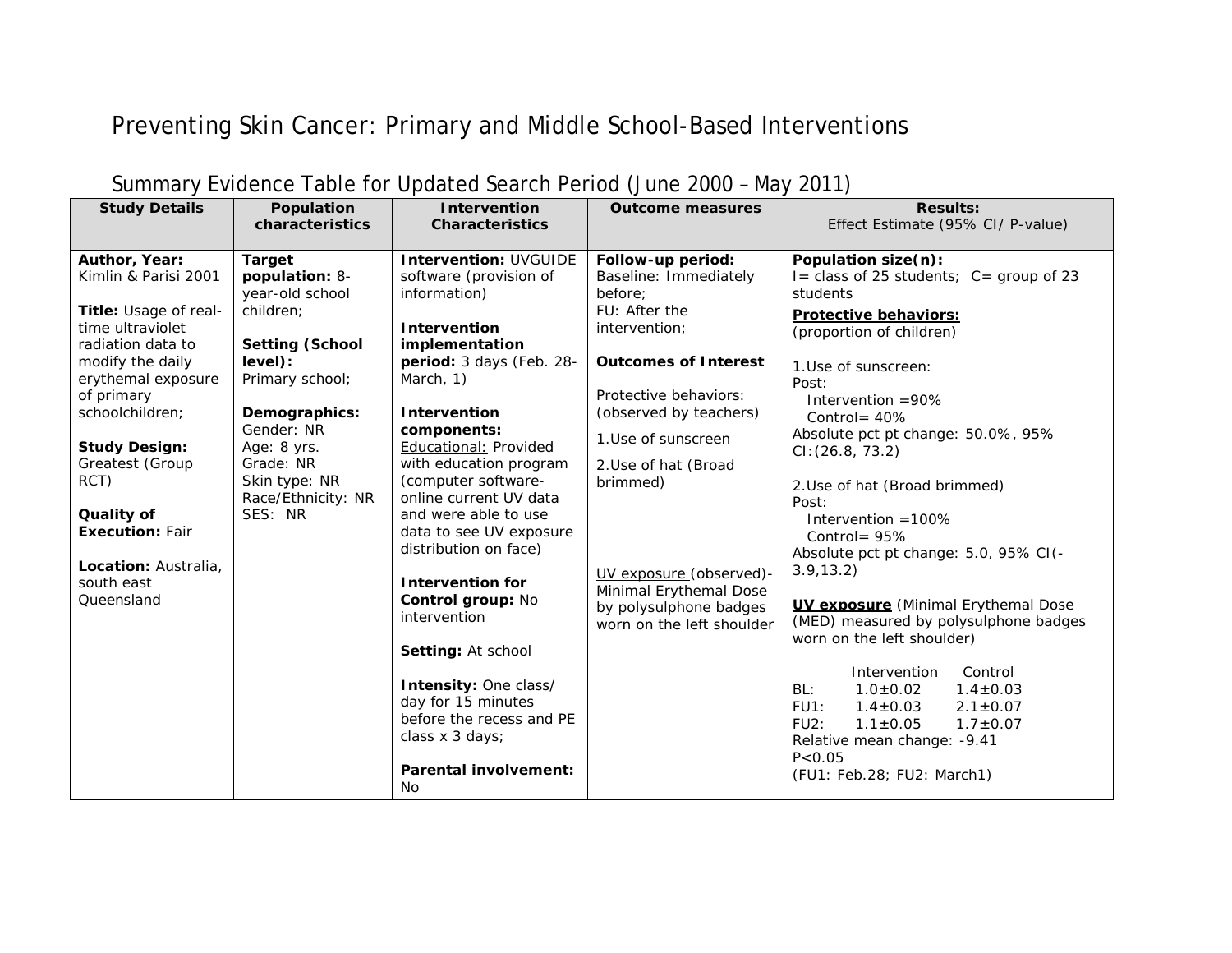| <b>Study Details</b>    | Population                             | Intervention                                     | <b>Outcome measures</b>     | <b>Results:</b>                              |
|-------------------------|----------------------------------------|--------------------------------------------------|-----------------------------|----------------------------------------------|
|                         | characteristics                        | <b>Characteristics</b>                           |                             | Effect Estimate (95% CI/ P-value)            |
|                         |                                        |                                                  |                             |                                              |
| Author, Year:           | <b>Target</b>                          | <b>Intervention: SunWise</b>                     | Follow-up period:           | Population size(n):                          |
| Geller et al., 2002     | population: K-8<br>grade students;     | School Program-<br>National program;             | BL: September<br>1999       | I: Pre: 1894; Post: 1815                     |
| Title: The              |                                        |                                                  | FU: Spring of 2000(6-7      | C: Pre: 1285; Post: 1001                     |
| Environmental           | <b>Setting (School</b>                 | Intervention                                     | months)                     |                                              |
| Protection Agency's     | level):                                | implementation                                   |                             | Protective behaviors:                        |
| <b>National SunWise</b> | Primary and                            | period: September 1999                           |                             | (Proportion of children)                     |
| School Program:         | secondary schools;                     | - June 2000                                      | <b>Outcomes of Interest</b> | 1.Use of sunscreen:                          |
| Sun protection          |                                        |                                                  |                             |                                              |
| education in US         | Demographics:                          | Intervention                                     | Protective behaviors:       | Intervention<br>Control                      |
| schools (1999-          | Gender: NR                             | components:                                      | 1. Use of sunscreen         | 29%<br>22.6%<br>BL:                          |
| $2000$ );               | Age: median age,<br>10 years (range 5- | Educational: Group level<br>EPA's Sunwise School |                             | 21.3%<br>FU:<br>27.6%                        |
| <b>Study Design:</b>    | 10 years)                              | Program for sunsafety                            | 2. Use of Hat               | Absolute pct pt change: -0.1, 95% CI(-3.4,   |
| Greatest (Group         | Grade: K-8                             | included classroom                               | 3. Use of clothing (Wear    | 3.2)                                         |
| NRT)                    | Skin type: NR                          | lessons on sun                                   | long-sleeved shirt)         |                                              |
|                         | Race/Ethnicity: NR                     | protection education and                         | 4. Use of sunglasses        | 2.Use of Hat                                 |
| Quality of              | SES: NR                                | UV environment/                                  |                             | Control<br>Intervention                      |
| <b>Execution: Fair</b>  |                                        | reporting. Guidelines for                        |                             | 14.8%<br>BL:<br>16.8%                        |
|                         |                                        | policy changes and                               |                             | 15.0%<br>FU:<br>19.0%                        |
| <b>Location: USA</b>    |                                        | sunwise toolkit provided                         |                             | Absolute pct pt change: 2.0, 95% CI(-0.9,    |
| (across the nation)     |                                        | to the schools;                                  |                             | 4.9)                                         |
|                         |                                        | <b>Intervention for</b>                          |                             |                                              |
|                         |                                        | Control group: No                                |                             | 3. Use of clothing (Wear long-sleeved shirt) |
|                         |                                        | intervention                                     |                             | Control<br>Intervention                      |
|                         |                                        |                                                  |                             | BL: 20.4%<br>20.1%                           |
|                         |                                        | Setting: At school by                            |                             | FU: 25.6%<br>14.7%                           |
|                         |                                        | teachers                                         |                             | Absolute pct pt change: 10.6, 95% CI:        |
|                         |                                        |                                                  |                             | (7.6, 13.6)                                  |
|                         |                                        | Intensity: ToolKit: 1- to                        |                             | 4. Use of sunglasses:                        |
|                         |                                        | 2-hour core sun safety<br>unit.                  |                             |                                              |
|                         |                                        | Classroom lessons: 1                             |                             | Intervention<br>Control                      |
|                         |                                        | hour core class;                                 |                             | 23.8%<br>19.3%<br>BL:                        |
|                         |                                        |                                                  |                             | 25.7%<br>18.5%<br>FU:                        |
|                         |                                        | <b>Parental involvement:</b>                     |                             | Absolute pct pt change: 2.7, 95% CI: (-0.4,  |
|                         |                                        | <b>No</b>                                        |                             | 5.8)                                         |
|                         |                                        |                                                  |                             |                                              |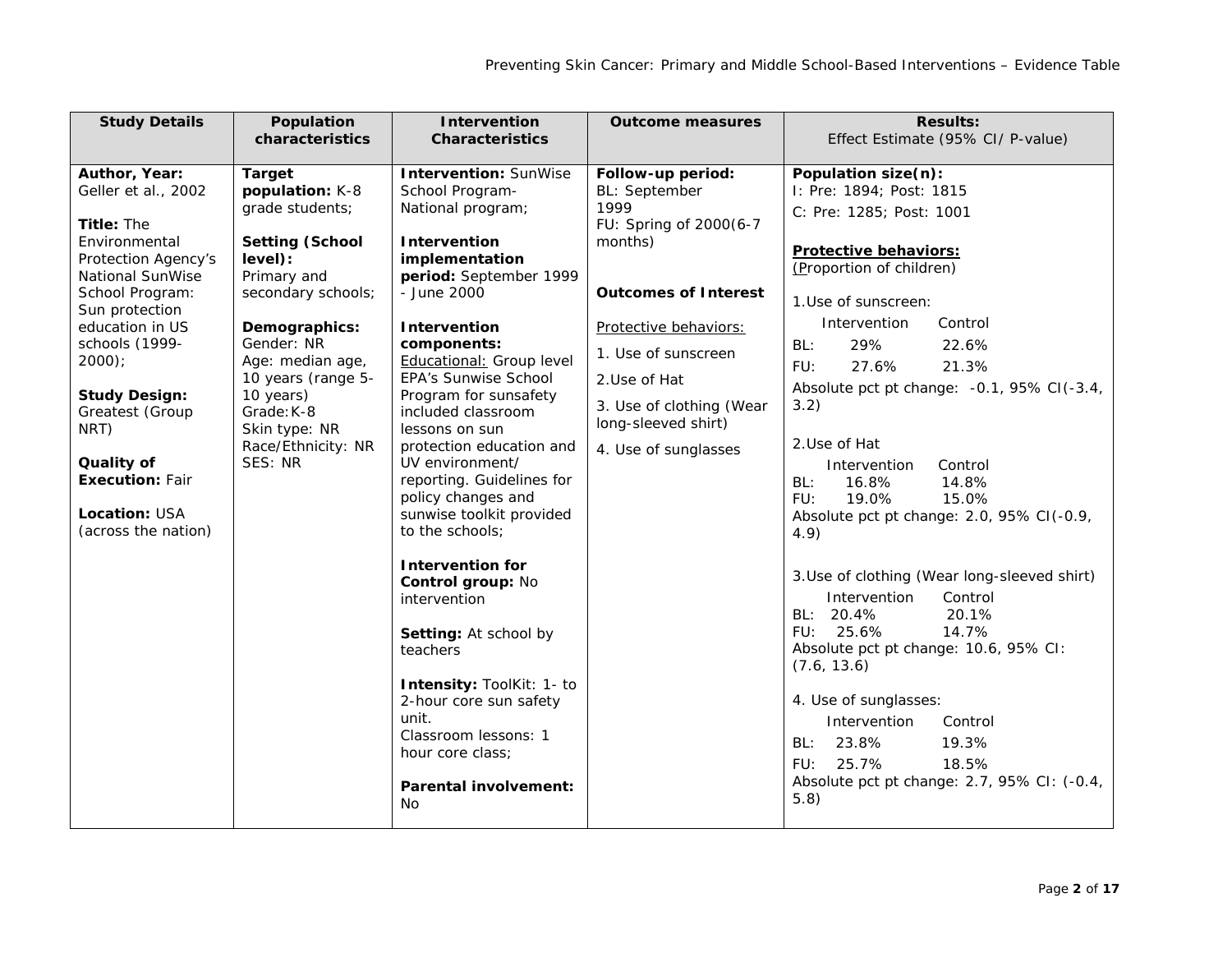| <b>Study Details</b>                                                                                                                                                                                                                                                                                                        | Population                                                                                                                                                                                                                                                                                                         | <b>Intervention</b>                                                                                                                                                                                                                                                                                                                                                                                                                                                                                                                                                                                                                                                                       | <b>Outcome measures</b>                                                                                                                                                                                                                                                                                                                                                                                                                                                                                                                                                                                                                       | <b>Results:</b>                                                                                                                                                                                                                                                                                                                                                                                                                                                                                                                                                                                                                                                                                                                                                                                                                                                                                                                                                                                              |
|-----------------------------------------------------------------------------------------------------------------------------------------------------------------------------------------------------------------------------------------------------------------------------------------------------------------------------|--------------------------------------------------------------------------------------------------------------------------------------------------------------------------------------------------------------------------------------------------------------------------------------------------------------------|-------------------------------------------------------------------------------------------------------------------------------------------------------------------------------------------------------------------------------------------------------------------------------------------------------------------------------------------------------------------------------------------------------------------------------------------------------------------------------------------------------------------------------------------------------------------------------------------------------------------------------------------------------------------------------------------|-----------------------------------------------------------------------------------------------------------------------------------------------------------------------------------------------------------------------------------------------------------------------------------------------------------------------------------------------------------------------------------------------------------------------------------------------------------------------------------------------------------------------------------------------------------------------------------------------------------------------------------------------|--------------------------------------------------------------------------------------------------------------------------------------------------------------------------------------------------------------------------------------------------------------------------------------------------------------------------------------------------------------------------------------------------------------------------------------------------------------------------------------------------------------------------------------------------------------------------------------------------------------------------------------------------------------------------------------------------------------------------------------------------------------------------------------------------------------------------------------------------------------------------------------------------------------------------------------------------------------------------------------------------------------|
|                                                                                                                                                                                                                                                                                                                             | characteristics                                                                                                                                                                                                                                                                                                    | <b>Characteristics</b>                                                                                                                                                                                                                                                                                                                                                                                                                                                                                                                                                                                                                                                                    |                                                                                                                                                                                                                                                                                                                                                                                                                                                                                                                                                                                                                                               | Effect Estimate (95% CI/ P-value)                                                                                                                                                                                                                                                                                                                                                                                                                                                                                                                                                                                                                                                                                                                                                                                                                                                                                                                                                                            |
| Author, Year:<br>Stankeviciute et al.,<br>2004<br><b>Title:</b> Skin cancer<br>prevention:<br>children's health<br>education on<br>protection from sun<br>exposure and<br>assessment of its<br>efficiency<br><b>Study Design:</b><br>Greatest (Group<br>RCT)<br>Quality of<br><b>Execution: Fair</b><br>Location: Lithuania | <b>Target</b><br>population: 5 <sup>th</sup> -6 <sup>th</sup><br>grade students<br>(ages 10-13 yrs.);<br><b>Setting (School</b><br>level):<br>Secondary schools;<br>Demographics:<br>Gender: 53% boys<br>Age: 10-13-year-<br>old<br>Grade: 5 <sup>th</sup> grade<br>Skin type: NR<br>Race/Ethnicity: NR<br>SES: NR | Intervention: "Let's<br>know the sun better"- a<br>group level school<br>educational program/<br>intervention;<br><b>Intervention</b><br>implementation<br>period: 4 weeks(before<br>summer break)<br>Intervention<br>components:<br><b>Educational: Exercise</b><br>text books and<br>recommendation for<br>teachers; physical<br>training lessons and<br>practical skills what<br>children learnt<br>theoretically;<br><b>Intervention for</b><br>Control group: No<br>intervention<br>Setting: At school by<br>teachers<br>Intensity: 4 weeks -<br>Total 5 classes<br>(theoretical part: 3)<br>classes; interactive<br>activities: 2 classes );<br><b>Parental involvement:</b><br>No. | Follow-up period:<br>Baseline: May, 2002<br>FU: September, 2002;<br><b>Outcomes of Interest</b><br>Protective behaviors:<br>1. Use of sunscreen:<br>a) Use of sunscreen more<br>frequently and correctly<br>(0.5 hours before going<br>outside and every 2<br>hours when being<br>outside for longer hours)<br>2. Use of hat (ant type -<br>Baseball+ Wide brimmed<br>sunbonnet)<br>3. Use of clothing (<br>closed neck and long<br>sleeved shirt)<br>4. Use of sunglasses<br>5. Use of shade (while<br>being outdoors during<br>sunny days)<br>Risky behaviors:<br>1. Time spent outdoors<br>(During the period of<br>highest sun intensity) | Population size(n): 1:106; C:107<br><b>Protective behaviors:</b><br>(proportion of children)<br>1. Use of sunscreen:<br>a) Use of sunscreen (constantly)<br>Intervention: 34.6% Control: 30.8%<br>Absolute percentage point change:<br>3.8, 95% CI (-8.8, 16.4)<br>2. Use of hat: (any type of hat)<br>Intervention: 45.2% Control: 35.3%<br>Absolute percentage point change:<br>9.9, 95% CI(-3.2, 2.3)<br>3. Use of clothing<br>Intervention: 21.0%<br>Control: 7.5%<br>Absolute percentage point change:<br>13.5, 95% CI(5.0, 22.0)<br>4. Use of sunglasses<br>Intervention; 61.9% Control: 44.3%<br>Absolute percentage point change:<br>17.6, 95% CI(6.2, 29.0)<br>5. Use of shade<br>Intervention: 26.7% Control: 13.2%<br>Absolute percentage point change:<br>13.5, 95% CI: (2.9, 24.1)<br>Risky behaviors:<br>1. Time spent outdoors (During the period of<br>highest sun intensity)<br>Intervention: 41.0% Control: 55.7%<br>Absolute percentage point change:<br>$-14.7,95\%$ CI: $(-26.2, -3.2)$ |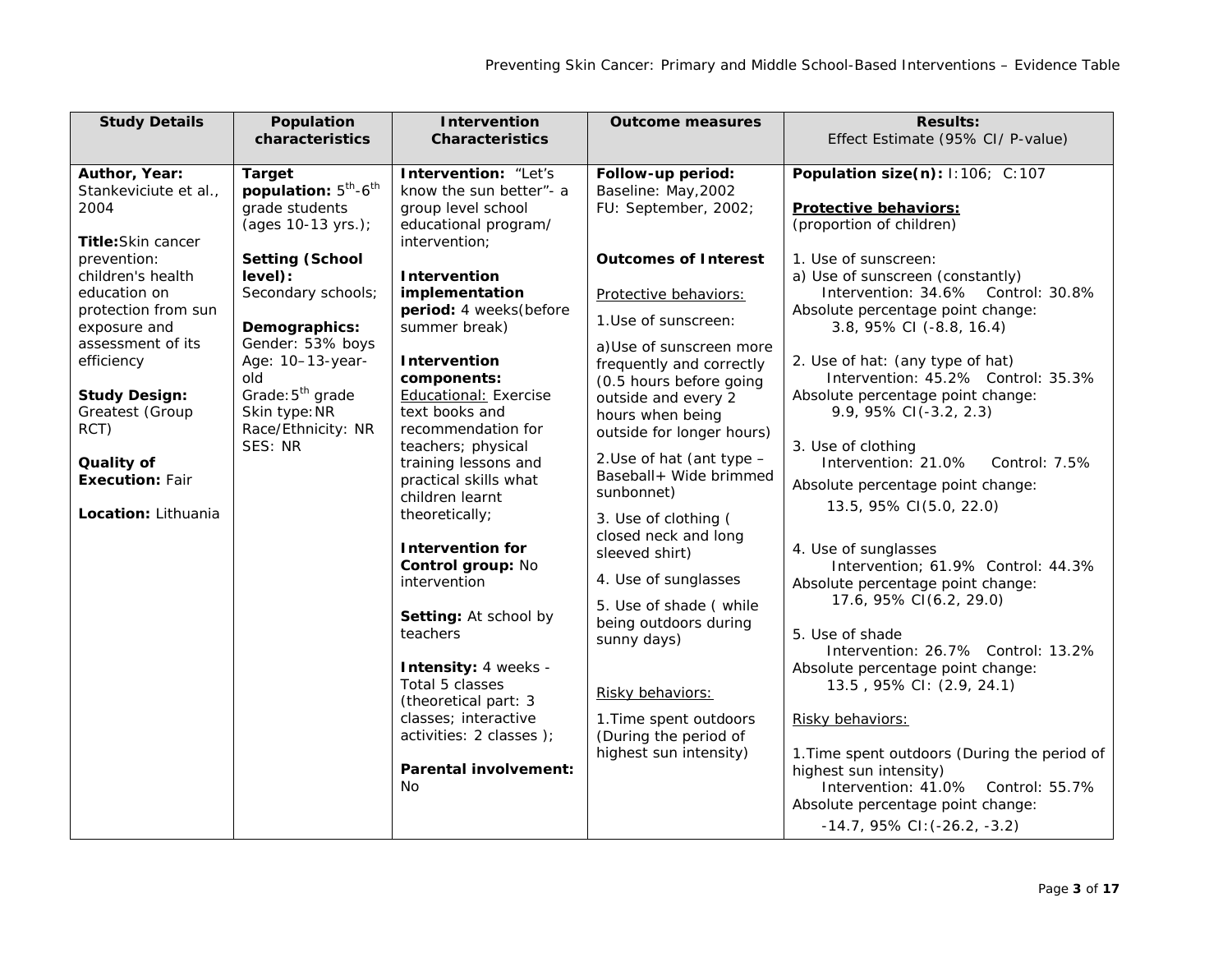| <b>Study Details</b>                                                                                                                                                                                                                                                                                                                     | Population                                                                                                                                                                                                                                                                                                                                                                                                                                                                                                                                                                                                                      | Intervention                                                                                                                                                                                                                                                                                                                                                                                                                                                                                                                                                                                                                                                                                                                    | <b>Outcome measures</b>                                                                                                                                                                                                                                                                                                                                                                                                                                                           | <b>Results:</b>                                                                                                                                                                                                                                                                                                                                                                                                                                                          |
|------------------------------------------------------------------------------------------------------------------------------------------------------------------------------------------------------------------------------------------------------------------------------------------------------------------------------------------|---------------------------------------------------------------------------------------------------------------------------------------------------------------------------------------------------------------------------------------------------------------------------------------------------------------------------------------------------------------------------------------------------------------------------------------------------------------------------------------------------------------------------------------------------------------------------------------------------------------------------------|---------------------------------------------------------------------------------------------------------------------------------------------------------------------------------------------------------------------------------------------------------------------------------------------------------------------------------------------------------------------------------------------------------------------------------------------------------------------------------------------------------------------------------------------------------------------------------------------------------------------------------------------------------------------------------------------------------------------------------|-----------------------------------------------------------------------------------------------------------------------------------------------------------------------------------------------------------------------------------------------------------------------------------------------------------------------------------------------------------------------------------------------------------------------------------------------------------------------------------|--------------------------------------------------------------------------------------------------------------------------------------------------------------------------------------------------------------------------------------------------------------------------------------------------------------------------------------------------------------------------------------------------------------------------------------------------------------------------|
|                                                                                                                                                                                                                                                                                                                                          | characteristics                                                                                                                                                                                                                                                                                                                                                                                                                                                                                                                                                                                                                 | <b>Characteristics</b>                                                                                                                                                                                                                                                                                                                                                                                                                                                                                                                                                                                                                                                                                                          |                                                                                                                                                                                                                                                                                                                                                                                                                                                                                   | Effect Estimate (95% CI/ P-value)                                                                                                                                                                                                                                                                                                                                                                                                                                        |
|                                                                                                                                                                                                                                                                                                                                          |                                                                                                                                                                                                                                                                                                                                                                                                                                                                                                                                                                                                                                 |                                                                                                                                                                                                                                                                                                                                                                                                                                                                                                                                                                                                                                                                                                                                 |                                                                                                                                                                                                                                                                                                                                                                                                                                                                                   |                                                                                                                                                                                                                                                                                                                                                                                                                                                                          |
| Author, Year:<br>Lee et al., 2005<br>Title: Site-specific<br>protective effect of<br>broad-spectrum<br>sunscreen on nevus<br>development among<br>white schoolchildren<br>in a randomized trial<br><b>Study Design:</b><br>Greatest (RCT)<br>Quality of<br><b>Execution: Fair</b><br>Location: Canada,<br>Vancouver, British<br>Columbia | <b>Target</b><br>population:<br>First(6-7yrs.) and<br>fourth grade (9-10<br>yrs.) students and<br>their parents;<br><b>Setting (School</b><br>level):<br>Elementary schools<br>and home:<br>Demographics:<br>Gender: NR<br>Age: 6-7 years and<br>9-10 years old<br>Grade: First and<br>fourth<br>Phenotype<br>characteristics:<br>Skin type:<br>Dark $(n=48)$ ;<br>Medium $(n=47)$ ;<br>Light $(50)$<br>Hair color<br>Dark brown $(n=$<br>46); Light brown<br>$(n=41)$ ; Red<br>$(n=10)$ ; Blonde<br>$(n=48)$<br>Freckles on face:<br>Few or none<br>$(n=52)$ ; Moderate<br>$(n=36)$ ; Dense $(n=$<br>57)<br>Race/Ethnicity: NR | Intervention:<br>Sunscreen distribution (a<br>family level intervention)<br>Intervention<br>implementation<br>period: June 1993 to<br>May 1996<br>Intervention<br>components:<br><b>Environmental: Parents</b><br>of the children received<br>two bottles of SPF-30<br>broad-spectrum<br>sunscreen annually (one<br>near the end of each<br>school year in June<br>1993, 1994, and 1995<br>and second at the end of<br>July each year.) with<br>instructions to use it on<br>all sun-exposed sites<br>whenever the enrolled<br>child was expected to be<br>in the sun for 30 minutes<br>or more;<br><b>Intervention for</b><br>Control group: No<br>intervention<br>Setting: school and<br>home<br><b>Parental involvement:</b> | Follow-up period:<br>BL: 1993<br>FU: 3 years after the<br>intervention(Twice a<br>year questionniare to<br>parents; May 1996)<br><b>Outcomes of Interest</b><br>New nevi count: (Whole-<br>body nevus counts from<br>1993 were subtracted<br>from 1996 counts for<br>each child, giving the<br>number of new<br>nevi)<br>1. New nevi (all sizes)<br>2. New nevi (nevi > 2<br>mm in diameter)<br>3. New nevi (all sizes)<br>for students with<br>more than 10% facial<br>freckling | Population size(n): $I = 145$ ; C=164<br>New nevi count:<br>(mean number of nevi on whole body)<br>1. New nevi (all sizes)<br>Intervention: 28.8<br>Control: 34.5<br>Relative mean change: - 16.52<br>2. New nevi (nevi > 2 mm in diameter)<br>Intervention: 2.2<br>Control: 4.9<br>Relative mean change: - 55.10<br>3. New nevi (all sizes) for students with<br>more than 10% facial freckling<br>Intervention: 27.1<br>Control: 35.8<br>Relative mean change: - 24.30 |
|                                                                                                                                                                                                                                                                                                                                          | SES: NR                                                                                                                                                                                                                                                                                                                                                                                                                                                                                                                                                                                                                         | Yes                                                                                                                                                                                                                                                                                                                                                                                                                                                                                                                                                                                                                                                                                                                             |                                                                                                                                                                                                                                                                                                                                                                                                                                                                                   |                                                                                                                                                                                                                                                                                                                                                                                                                                                                          |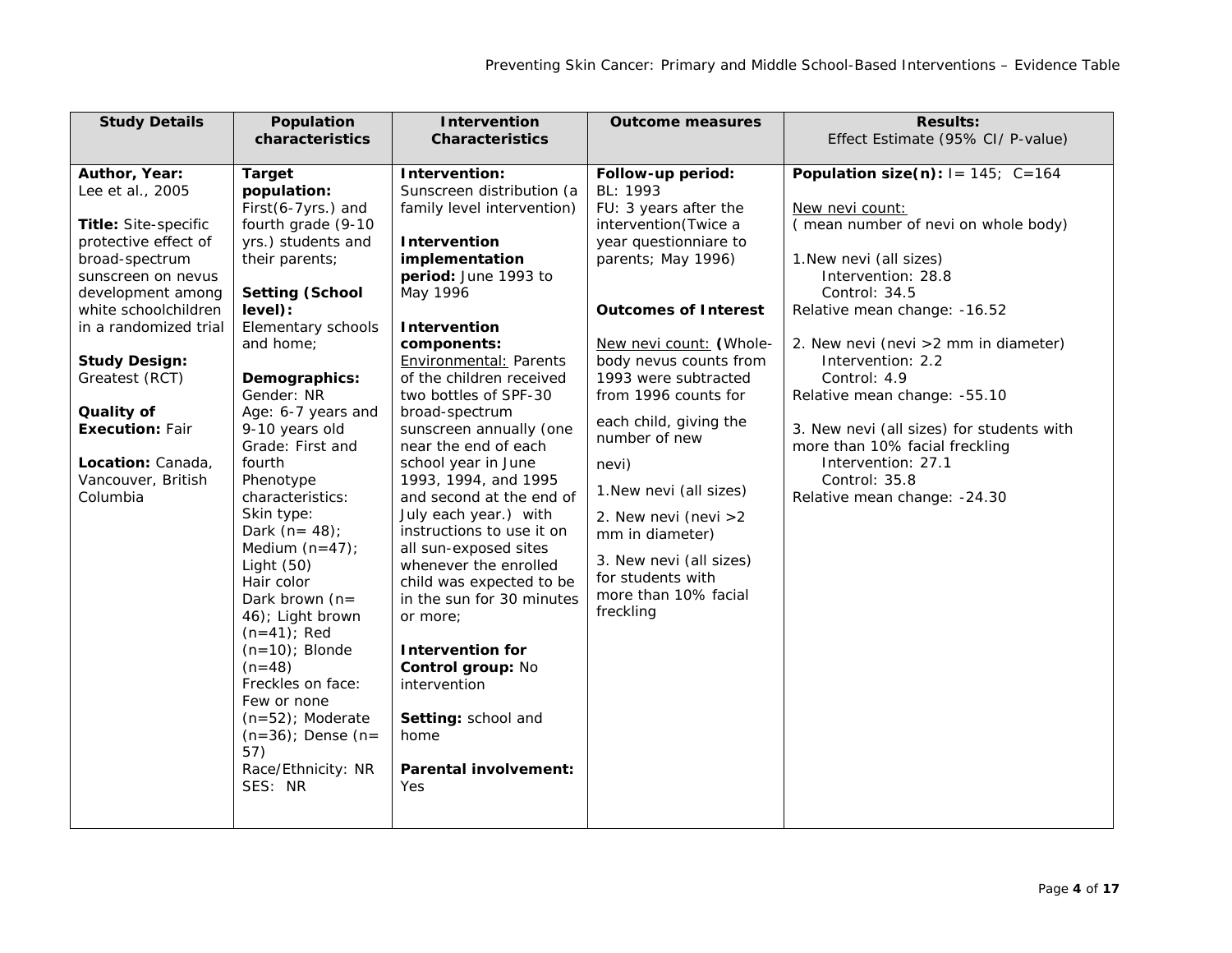| <b>Study Details</b>                                                                                                                                                                                                                                                                                            | Population<br>characteristics                                                                                                                                                                                                                                                                                                                                                                                                          | <b>Intervention</b><br><b>Characteristics</b>                                                                                                                                                                                                                                                                                                                                                                                                                                                                                                                                                      | <b>Outcome measures</b>                                                                                                                                                                                                                                                                                                                              | <b>Results:</b><br>Effect Estimate (95% CI/ P-value)                                                                                                                                                                                                                                                                                                                                                                                                                                                                                                                                                                                                                                                                                                                                                                                                                                                                                                                         |
|-----------------------------------------------------------------------------------------------------------------------------------------------------------------------------------------------------------------------------------------------------------------------------------------------------------------|----------------------------------------------------------------------------------------------------------------------------------------------------------------------------------------------------------------------------------------------------------------------------------------------------------------------------------------------------------------------------------------------------------------------------------------|----------------------------------------------------------------------------------------------------------------------------------------------------------------------------------------------------------------------------------------------------------------------------------------------------------------------------------------------------------------------------------------------------------------------------------------------------------------------------------------------------------------------------------------------------------------------------------------------------|------------------------------------------------------------------------------------------------------------------------------------------------------------------------------------------------------------------------------------------------------------------------------------------------------------------------------------------------------|------------------------------------------------------------------------------------------------------------------------------------------------------------------------------------------------------------------------------------------------------------------------------------------------------------------------------------------------------------------------------------------------------------------------------------------------------------------------------------------------------------------------------------------------------------------------------------------------------------------------------------------------------------------------------------------------------------------------------------------------------------------------------------------------------------------------------------------------------------------------------------------------------------------------------------------------------------------------------|
|                                                                                                                                                                                                                                                                                                                 |                                                                                                                                                                                                                                                                                                                                                                                                                                        |                                                                                                                                                                                                                                                                                                                                                                                                                                                                                                                                                                                                    |                                                                                                                                                                                                                                                                                                                                                      |                                                                                                                                                                                                                                                                                                                                                                                                                                                                                                                                                                                                                                                                                                                                                                                                                                                                                                                                                                              |
| Author, Year:<br>Manganoni et al.,<br>2005<br>Title: Study of<br>sunbathing in<br>children: The<br>preliminary<br>evaluation of a<br>prevention program<br><b>Study Design:</b><br>Greatest (NRT)<br>Quality of<br><b>Execution: Fair</b><br>Location: North<br>Italy (3 towns-<br>Brescia, Bergamo,<br>Trento) | <b>Target</b><br>population:<br>Children (aged 8-9)<br>from Italian schools<br>and their parents;<br><b>Setting (School</b><br>level):<br>Primary schools;<br>Demographics:<br>Gender: NR<br>Age: 8-9 years<br>Grade: NR<br>Skin type:<br>Light (33.4%);<br>Medium (52.8%);<br>Olive (4.7%); Dark<br>$(6.1\%)$ ; Other<br>(1%)<br>Race/Ethnicity:<br>White (74.5%);<br>Yellow (0.8%);<br>Black (0.8%), Not<br>known (23.8%)<br>SES: NR | <b>Intervention: Sun</b><br>safety educational<br>program<br><b>Intervention</b><br>implementation<br>period: 2001-02 (before<br>summer break)<br>Intervention<br>components:<br>Educational: Tech. - CD-<br>ROM and video in form<br>of fairy tale; Booklet: For<br>children and parents<br>(same messages as on<br>video);<br><b>Intervention for</b><br>Control group: No<br>intervention<br>Setting: At school,<br>teacher presented in<br>presence of<br>dermatologist (e.g.,<br>protective habits,<br>consequences of<br>sunbathing during peak<br>$hrs.$ );<br>Parental involvement:<br>Yes | Follow-up period:<br>BL: Before summer<br>FU: After summer<br><b>Outcomes of Interest</b><br>Protective behaviors:<br>1.Use of sunscreen<br>2. Use of clothing/hat<br>3. Use of sunglasses<br>4. Overall sun protection<br>Risky behaviors:<br>1. Number of excessive<br>sun exposure during past<br>year<br>2. Use of sun lamps<br>during past year | Population size(n): $I = 1309$ ; $C = 636$<br>Intervention group (no data for control<br>group)<br>Protective behaviors: (% of children)<br>1. Use of sunscreen:<br>$Pre = 93.1\%$<br>Post = $94.5%$<br>Absolute pct pt change: 1.4, 95% CI (0.9, -<br>0.4)<br>2. Use of clothing/hat<br>Post= $75.8%$<br>$Pre = 77.6%$<br>Absolute pct pt change: 1.8, 95% CI (-1.4,<br>5.0)<br>3. Use of sunglasses<br>$Pre = 23.3%$<br>Post = $29.9%$<br>Absolute pct pt change: 6.6, 95% CI (1.7,<br>3.2)<br>(No response for almost 50% of the cases)<br>4. Overall sun protection<br>Pre= $92.1%$<br>Post = $94.0%$<br>Absolute pct pt change: 1.9, 95% CI (0,3.8)<br>Risky Behaviors: (% of children)<br>1. Number of excessive sun exposure during<br>past year<br>$Pre = 16.9\%$<br>Post = $13.8%$<br>Absolute pct pt change: -3.1, 95% CI (-5.9,<br>$-0.3)$<br>2. Use of sun lamps during past year<br>$Pre = 0.7%$<br>Post= $0.4%$<br>Absolute pct pt change: 0.3, CI (-0.3, 0.9) |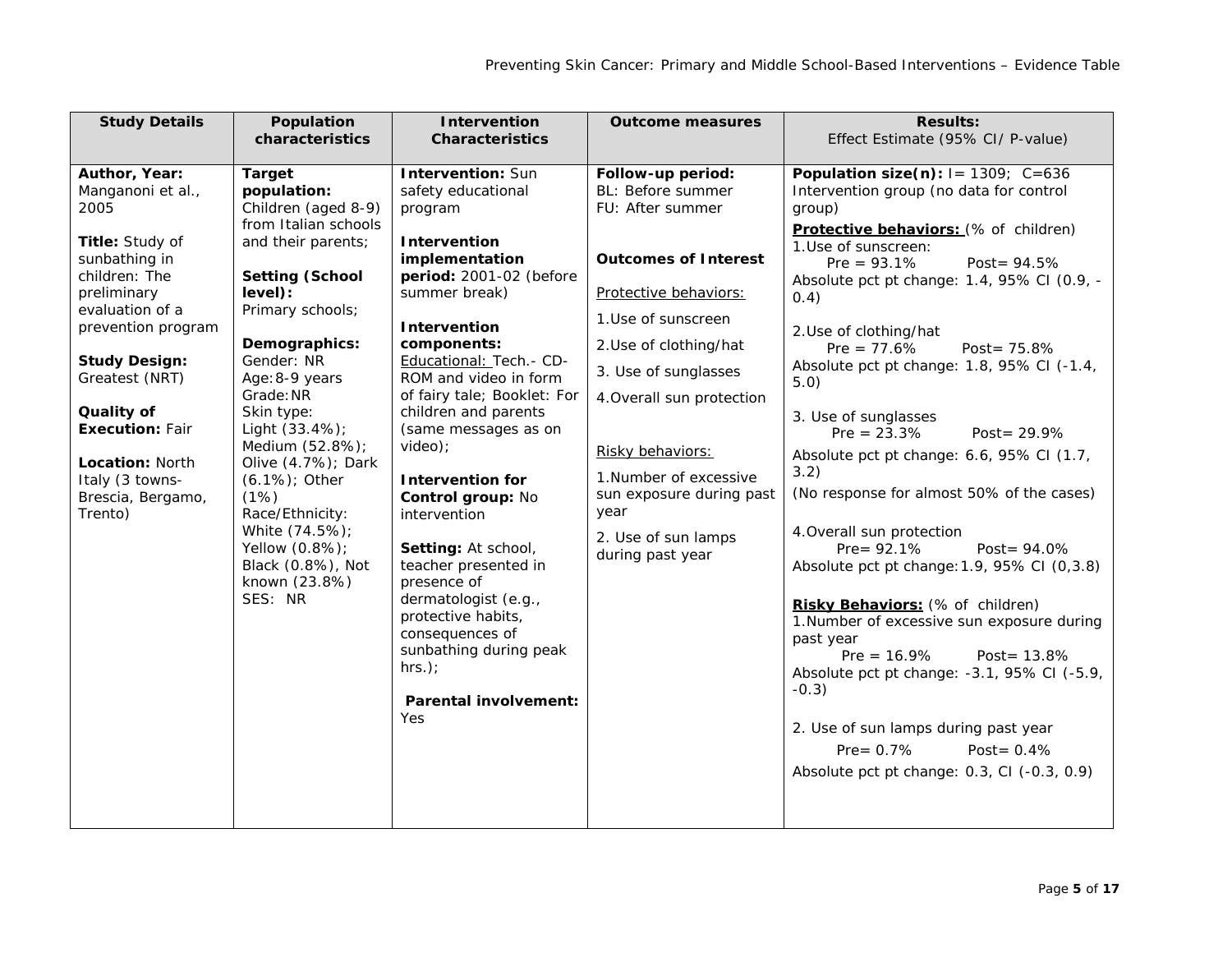| <b>Study Details</b>                | Population                       | <b>Intervention</b>                   | <b>Outcome measures</b>                     | <b>Results:</b>                       |
|-------------------------------------|----------------------------------|---------------------------------------|---------------------------------------------|---------------------------------------|
|                                     | characteristics                  | <b>Characteristics</b>                |                                             | Effect Estimate (95% CI/ P-value)     |
|                                     |                                  |                                       |                                             |                                       |
| Author, Year:<br>Milne et al., 2006 | <b>Target</b><br>population: 5-6 | <b>Intervention: KidSkin</b>          | Follow-up period:<br>BL: 1995 (late winter) | Population size(n):<br>BL(1995): 1465 |
| (related studies                    | yrs. old student;                | Intervention                          | FU1: 1997 (February)                        | FU (1997): 1223                       |
| Milne, 2001; Giles-                 |                                  | implementation                        | FU2: 1999 (February)                        |                                       |
| Corti, 2004; English,               | <b>Setting (School</b>           | period: 4 years (1995-                | FU3: 2001 (February);                       | Protective behaviors: (% of children) |
| 2005; English,                      | level):                          | $1998$ :                              |                                             |                                       |
| 2005)                               | School                           |                                       |                                             | 1.Use of sunscreen                    |
|                                     | (elementary) and                 | Intervention                          | <b>Outcomes of Interest</b>                 | Moderate<br>Control<br>High           |
| Title: The impact of                | home;                            | components:                           |                                             | BL:<br>20.0%<br>16.0%<br>25.0%        |
| the kidskin sun                     |                                  | Educational:                          | Protective behaviors: in                    | FU:<br>20.0%<br>23.0%<br>22.0%        |
| protection                          | Demographics:                    | Moderate: Specially                   | moderate and high                           | ES(Absolute pct pt change)            |
| intervention on                     | Gender: 65%                      | designed sun protection               | intervention groups                         | 3.0%<br>10.0%                         |
| summer suntan and                   | males                            | curriculum (age specific              |                                             |                                       |
| reported sun                        | Age 5-6 years                    | both at school and                    | 1.Use of sunscreen                          | 2.Use of hat                          |
| exposure: Was it                    | Grade: NR                        | home-based activities),               | (Sunscreen use all the                      | Control<br>Moderate<br>High           |
| sustained?                          | Parents had tertiary             | students were                         | time while outside)                         | 22.0%<br>17.5%<br>15.0%<br>BL:        |
|                                     | education (67%)                  | encouraged to stay                    | 2.Use of hat                                | 16.0%<br>FU:<br>18.2 %<br>21.3%       |
| <b>Study Design:</b>                | Skin type: NR                    | indoors during peak hrs.              |                                             | ES(Absolute pct pt change)            |
| Group non-                          | Children with                    | and protect themselves                | 3. Use of shade                             | $-0.8%$<br>3.9%                       |
| randomized                          | tendency to burn                 | when outdoors, written                | 4. Use of protective                        |                                       |
| trial/greatest                      | (63%)                            | quidelines for schools to             | clothing (swimwear, and                     | 3. Use of protective clothing:        |
|                                     | Race/Ethnicity:                  | improve SP at schools                 | covered back)                               | (covered back)                        |
| Quality of                          | Southern European                | High: same as above                   | 5. Use of shade                             | Control<br>Moderate<br>High           |
| <b>Execution: Fair</b>              | grandparents                     | plus program materials                |                                             | BL:<br>52.5%<br>53.0%<br>61.2%        |
|                                     | (65%)                            | from ' Totally Cool                   |                                             | FU:<br>72.0%<br>85.2 %<br>67.0%       |
| Location: Perth,                    | SES: NR                          | Summer Club' sent home                | UV exposure:                                | ES(Absolute pct pt change)            |
| Western Australia                   |                                  | during summer break<br>Environmental: |                                             | 26.4%<br>13.7%                        |
|                                     |                                  | Increased shade                       | 1. Suntan on the back                       | (Protective swimwear)                 |
|                                     |                                  | provision in playground               | and forearm                                 | Moderate<br>High<br>Control           |
|                                     |                                  | High: children were                   | 2. Mean proportion of                       | 63.4%<br>65.0%<br>58.2%<br>BL:        |
|                                     |                                  | offered low-cost                      | ambient exposure                            | 70.6%<br>FU:<br>67.5%<br>62.0%        |
|                                     |                                  | swimwear covering                     |                                             | ES(Absolute pct pt change)            |
|                                     |                                  | trunk, upper arms, and                |                                             | 3.7%<br>5.2%                          |
|                                     |                                  | thighs to reduce                      | New nevi formation:                         |                                       |
|                                     |                                  | exposure to nearly zero.              |                                             | 4. Use of shade                       |
|                                     |                                  | Policy: Education and                 | (mean number of nevi                        | Control<br>Moderate<br>High           |
|                                     |                                  | Health Departments of                 | formation on back, face,                    | 27.0%<br>29.8%<br>32.5%<br>BL:        |
|                                     |                                  | Western Australia                     | and arms)                                   | FU:<br>37.5%<br>32.5%<br>44.0%        |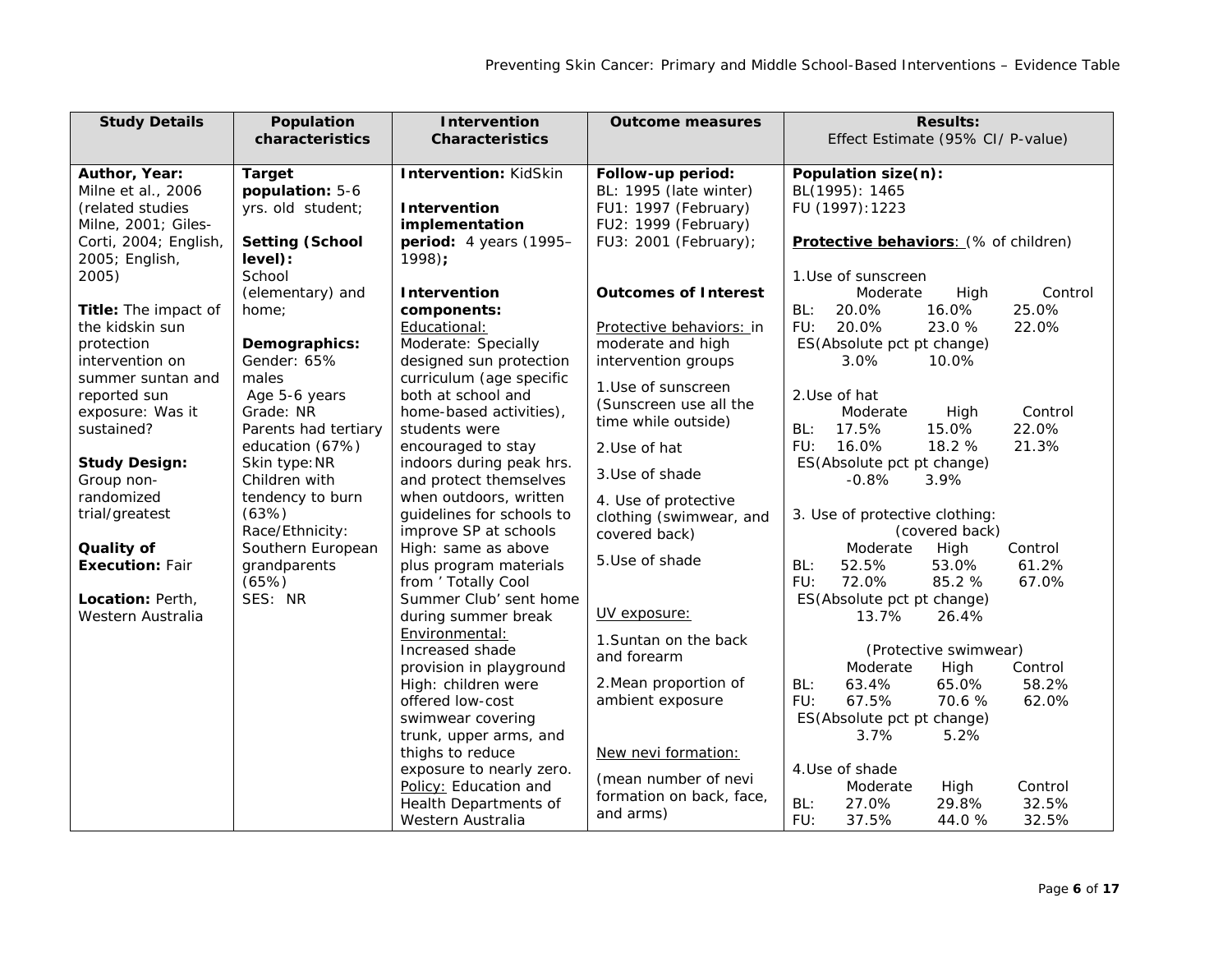| <b>Study Details</b> | Population      | <b>Intervention</b>                               | <b>Outcome measures</b> | <b>Results:</b>                                        |
|----------------------|-----------------|---------------------------------------------------|-------------------------|--------------------------------------------------------|
|                      | characteristics | <b>Characteristics</b>                            |                         | Effect Estimate (95% CI/ P-value)                      |
|                      |                 | developed guidelines-                             |                         | ES(Absolute pct pt change)                             |
|                      |                 | introduction of gold                              |                         | 10.0%<br>9.2%                                          |
|                      |                 | standard' No Hat, no                              |                         |                                                        |
|                      |                 | Play' policy whereby                              |                         | UV exposure:                                           |
|                      |                 | children were required to                         |                         | 1. Suntan on the back and forearm (Mean                |
|                      |                 | wear broad brimmed                                |                         | melanin density)                                       |
|                      |                 | hats, also encourage<br>schools to use available  |                         | (Back)<br>ES<br>Moderate High                          |
|                      |                 | shade. SunSmart Awards                            |                         | 1: 3.6<br>3.6<br>(No significant change)               |
|                      |                 | were offered annually as                          |                         | C: 3.7<br>3.7                                          |
|                      |                 | an incentive to adopt                             |                         |                                                        |
|                      |                 | SunSmart guidelines                               |                         | (Forearm)                                              |
|                      |                 | Moderate: Schools                                 |                         | Moderate High ES                                       |
|                      |                 | receive guidelines on                             |                         | $\mathbf{E}$<br>3.9<br>4.0<br>(No significant change)  |
|                      |                 | how to improve sun                                |                         | C: 3.9<br>3.9                                          |
|                      |                 | protection at school.                             |                         | 2. Mean proportion of ambient                          |
|                      |                 | High: also assist high<br>intervention schools in |                         | exposure(MED) by study group for whole                 |
|                      |                 | implementing the                                  |                         | school                                                 |
|                      |                 | guidelines on sun                                 |                         | Intervention Control ES(Relative                       |
|                      |                 | protection at school;                             |                         | mean change)                                           |
|                      |                 |                                                   |                         | Moderate 21.0%<br>24.0%<br>4.7%                        |
|                      |                 | <b>Intervention for</b>                           |                         | 22.0%<br>24.0% -16.7%<br>High                          |
|                      |                 | Control group:                                    |                         |                                                        |
|                      |                 | Standard health<br>education curriculum           |                         | New nevi formation: (mean number of<br>nevi formation) |
|                      |                 |                                                   |                         | (Back)                                                 |
|                      |                 | Setting: At school by                             |                         | Control<br>Moderate<br>High                            |
|                      |                 | teachers                                          |                         | BL:<br>3.0<br>3.3<br>3.5                               |
|                      |                 |                                                   |                         | 8.2<br>FU:<br>10.1<br>8.6                              |
|                      |                 | Intensity:                                        |                         | ES(Relative mean change)                               |
|                      |                 | Moderate/high:                                    |                         | $-9.69$<br>$-5.28$                                     |
|                      |                 | Delivered in 4-6 40                               |                         | (Face and Arms)                                        |
|                      |                 | minutes sessions during                           |                         | Moderate<br>High<br>Control<br>BL:<br>15.3<br>14.7     |
|                      |                 | spring of each year over<br>4 consecutive years;  |                         | 14.2<br>FU:<br>23.8<br>22.5<br>25.2                    |
|                      |                 |                                                   |                         | ES(Relative mean change)                               |
|                      |                 | <b>Parental involvement:</b>                      |                         | $-9.26$<br>$-7.57$                                     |
|                      |                 | Yes                                               |                         |                                                        |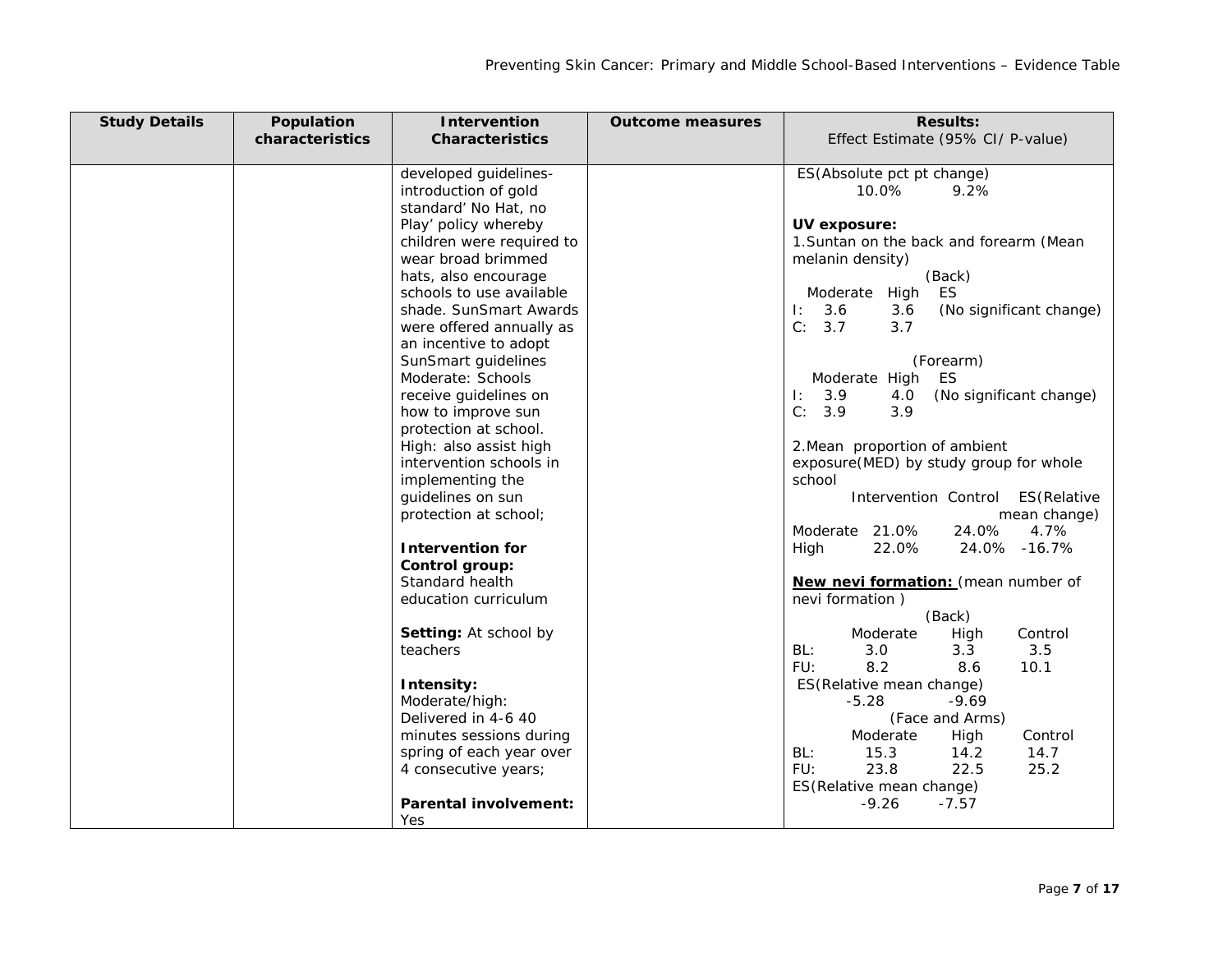| <b>Study Details</b>   | Population                  | <b>Intervention</b>         | <b>Outcome measures</b>     | <b>Results:</b>                              |
|------------------------|-----------------------------|-----------------------------|-----------------------------|----------------------------------------------|
|                        | characteristics             | <b>Characteristics</b>      |                             | Effect Estimate (95% CI/ P-value)            |
|                        |                             |                             |                             |                                              |
| Author, Year:          | <b>Target</b>               | <b>Intervention: Sunny</b>  | Follow-up period:           | Population size(n):                          |
| Buller et al., 2006    | population: 6-8             | Days Healthy Ways           | BL: 2001-02 and 02-03       | BL: $I = 1019$ ; $C = 1019$                  |
| (related study         | graders;                    | (SDHW)                      | (February-March)            | FU: $I = 884$ ; $C = 885$                    |
| Reynolds, 2006-        |                             |                             | FU: Same year in May        |                                              |
| Mediation of a         | <b>Setting (School</b>      | Intervention                | (End of school year)        | <b>Protective behaviors:</b>                 |
| middle school skin     | level):                     | implementation              | (Data were collected in     | 1. Use of sunscreen: (for all times)         |
| cancer prevention      | Middle schools:             | period: Mid March           | Colorado and some of        | Pre<br>Post                                  |
| program)               |                             | $(2001)$ -end of April $(6$ | New Maxico in 2001-02       | 1: 77.1%<br>80.4%                            |
|                        | Demographics:               | weeks);                     | school year; whereas in     | C: 78.6 %<br>73.4%                           |
| Title: Effects of the  | Gender: males:              |                             | rest of the NM and          | Absolute pct pt change: 8.5%; CI(4.6, 12.4)  |
| Sunny Days,            | 41.8%                       | Intervention                | Arizona in 2002-03)         |                                              |
| <b>Healthy Ways</b>    | Age: (%)                    | components:                 |                             | 2. Use of clothing: (during lunch, PE, and   |
| curriculum on          | $11 = 4.1$ ; $12 = 25.3$ ;  | Educational: Curriculum:    |                             | recess)                                      |
| students in grades 6   | $13 = 50.7$ ; $14 = 22.4$ ; | lessons aim at increasing   | <b>Outcomes of Interest</b> | Long sleeve shirt (at lunch)                 |
| to 8                   | $15 = 0.4$                  | perceived personal risk     |                             | Post<br>Pre                                  |
|                        | Grade: NR                   | for skin damage and skin    | Protective behaviors:       | $1: 48.7\%$<br>22.9%                         |
| <b>Study Design:</b>   | Skin type: NR               | cancer, positive            | (Proportion of children     | 21.2%<br>C: 51.4 %                           |
| Greatest (Group-       | Race/Ethnicity:             | expectation about sun       | using protective            | Absolute pct pt change: 4.4%; CI(-0.1, 8.9)  |
| randomized trial)      | Race:                       | protection in a variety of  | behaviors for the time      | Long sleeve shirt (at PE)                    |
|                        | White: 78.6%;               | situations. Interactive     | they were outside while     | Pre<br>Post<br>Absolute                      |
| Quality of             | Black: 6.5%                 | activities to help children | at school yesterday         | percentage point change                      |
| <b>Execution: Fair</b> | Asian: 5%; Other:           | to set goals, monitor       | during lunch, PE, and       | 1: 25.6%<br>12.8%                            |
|                        | 3.1%                        | progress, and overcome      | recess)                     | C: 21.3 %<br>8.7%                            |
| Location: USA/         | Hispanic Ethnicity:         | barriers;                   |                             | Absolute pct pt change: -0.2%, CI(-2.2, 1.8) |
| Colorado, New          | Hispanic= $25.4$ ;          |                             | 1.Use of sunscreen (for     | Long sleeve shirt (at recess)                |
| Mexico, and Arizona    | Non-hispanic=               | <b>Intervention for</b>     | all times)                  | Pre<br>Post<br>Absolute                      |
|                        | 75.8                        | Control group: No           | 2.Use of clothing:          | percentage point change                      |
|                        | SES: NR                     | intervention                | (during lunch, PE, and      | 1: 50.5%<br>29.8%                            |
|                        |                             |                             | recess)                     | 22.8%<br>C: 57.0 %                           |
|                        |                             | Setting: At school by       |                             | Absolute pct pt change: 13.5%, CI            |
|                        |                             | teachers of health          | -Long sleeve shirt          | (10.6, 16.4)                                 |
|                        |                             | education and science       | -Long pants                 | Long pants (at lunch)                        |
|                        |                             | during classes;             |                             | Post<br>Pre                                  |
|                        |                             |                             | 3. Use of hat (during       | 1: 83.6%<br>46.8%                            |
|                        |                             | Intensity: 6, 50            | lunch)                      | C: 86.2 %<br>51.5%                           |
|                        |                             | minutes lessons (in 15-     | 4. Use of shade (during     | Absolute pct pt change: -2.1%, CI(-5.4, 1.2) |
|                        |                             | 30 minutes segments         | lunch, PE, and recess)      | Long pants (at recess)                       |
|                        |                             | over several classes);      |                             | Post<br>Pre<br>Absolute                      |
|                        |                             |                             |                             | percentage point change                      |
|                        |                             |                             | Incidence of sunburn        |                                              |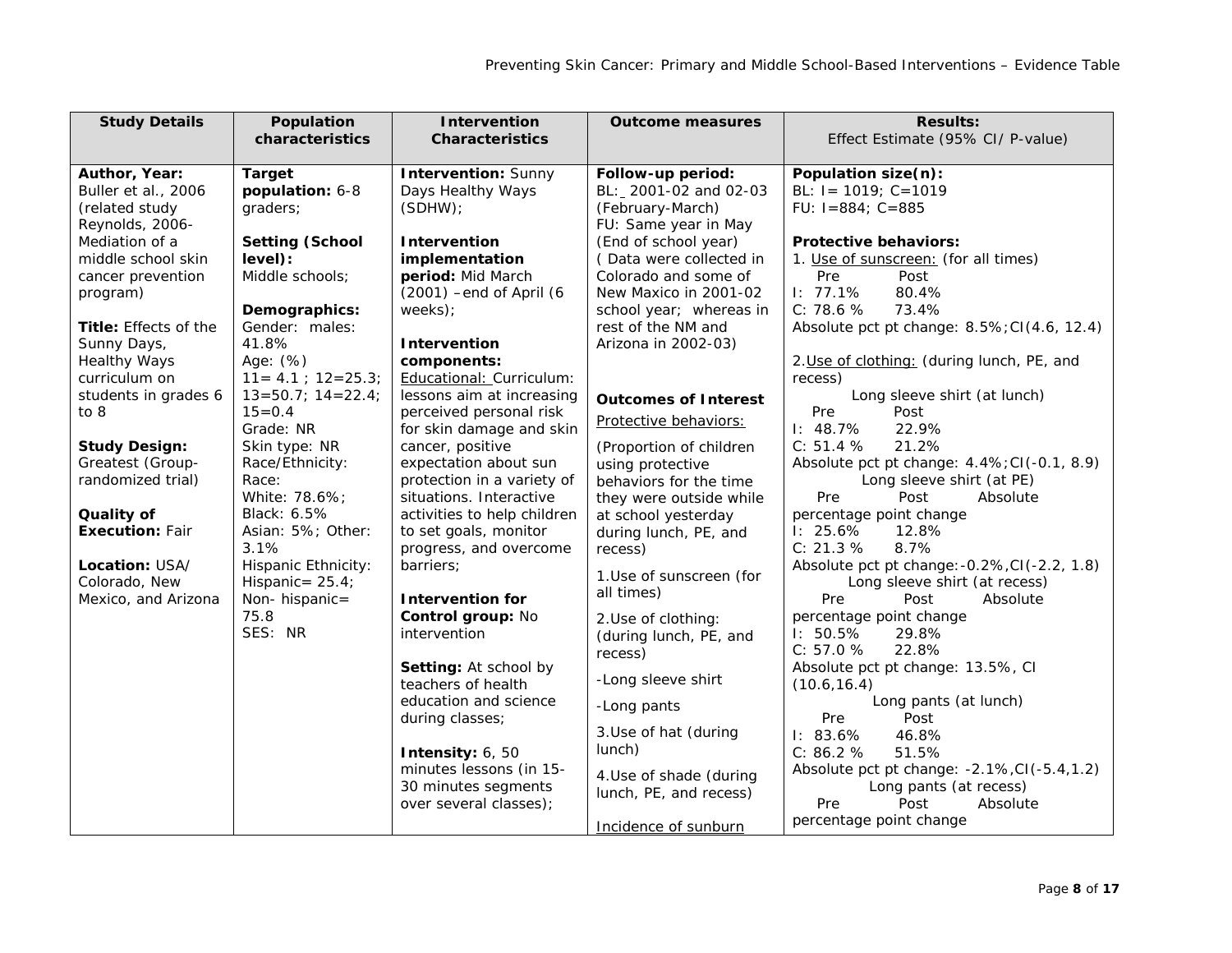| <b>Study Details</b> | Population      | <b>Intervention</b>    | <b>Outcome measures</b> | <b>Results:</b>                                    |
|----------------------|-----------------|------------------------|-------------------------|----------------------------------------------------|
|                      | characteristics | <b>Characteristics</b> |                         | Effect Estimate (95% CI/ P-value)                  |
|                      |                 |                        |                         |                                                    |
|                      |                 |                        | (Sunburn in the past    | 1: 79.1%<br>50.2%                                  |
|                      |                 |                        | month)                  | 54.1%<br>C: 85.3 %                                 |
|                      |                 |                        |                         | Absolute pct pt change: 2.3%, CI (-1.0, 5.6)       |
|                      |                 |                        |                         | 3. Use of hat (during lunch)                       |
|                      |                 |                        |                         | Pre<br>Post                                        |
|                      |                 |                        |                         | $1: 3.7\%$<br>2.3%                                 |
|                      |                 |                        |                         | C: 1.3%<br>1.4%                                    |
|                      |                 |                        |                         | Absolute pct pt change: $-1.5$ , CI $(-2.4, -0.6)$ |
|                      |                 |                        |                         |                                                    |
|                      |                 |                        |                         | 4. Use of shade                                    |
|                      |                 |                        |                         | (during lunch) Pre<br>Post                         |
|                      |                 |                        |                         | $1: 40.3\% 41.3\%$                                 |
|                      |                 |                        |                         | $C: 50.8\%$<br>38.8%                               |
|                      |                 |                        |                         | Absolute pct pt change: 13.0, CI: (9.8, 16.2)      |
|                      |                 |                        |                         | (during PE) Pre<br>Post                            |
|                      |                 |                        |                         | 38.1%<br>30.8%<br>$\mathbb{R}$                     |
|                      |                 |                        |                         | 35.0%<br>C:<br>12.5%                               |
|                      |                 |                        |                         | Absolute pct pt change: 15.2, CI(12.6, 17.8)       |
|                      |                 |                        |                         | (during recess) Pre<br>Post                        |
|                      |                 |                        |                         | 56.3% 55.6%<br>T:                                  |
|                      |                 |                        |                         | C:<br>67.0%<br>59.1%                               |
|                      |                 |                        |                         | Absolute pct pt change: 7.2, CI: (3.9, 10.5)       |
|                      |                 |                        |                         | Incidence of sunburn (Sunburn in the               |
|                      |                 |                        |                         | past month)                                        |
|                      |                 |                        |                         | Pre<br>Post                                        |
|                      |                 |                        |                         | $1: 15.1\%$<br>25.8%                               |
|                      |                 |                        |                         | 28.3%<br>C: 14.5%                                  |
|                      |                 |                        |                         | Absolute pct pt change: -3.1, CI(-6.0, -0.2)       |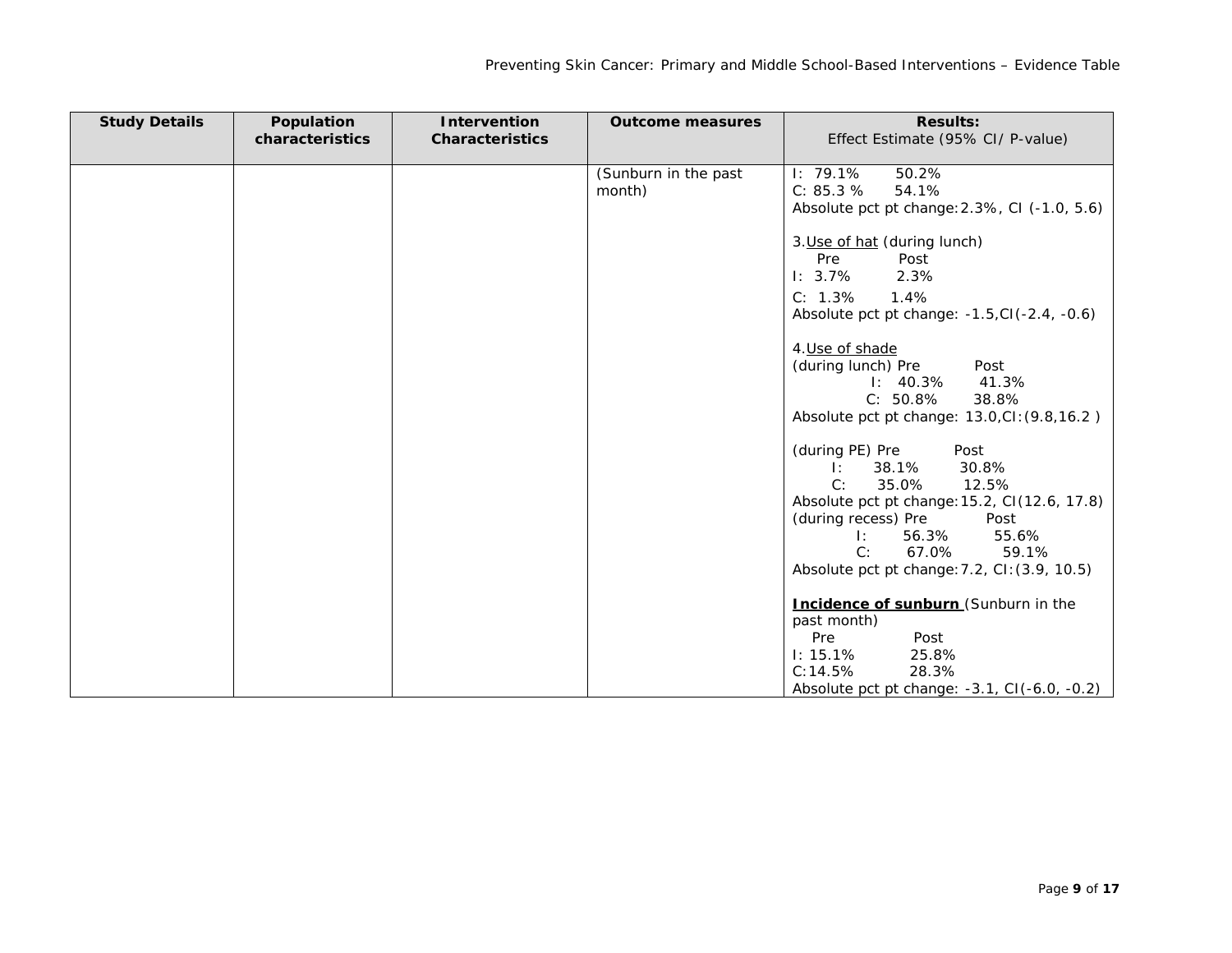| <b>Study Details</b>                                                                                                                                                                      | Population<br>characteristics                                                                                                                            | <b>Intervention</b><br><b>Characteristics</b>                                                                                                                                                                                                                                                                                                                                                                                                                                                                                                          | <b>Outcome measures</b>                                                                                                                                                                                                                                                | <b>Results:</b><br>Effect Estimate (95% CI/ P-value)                                                                                                                                                                                                                                                                                                                                                                                                                                                                                                                                                                                                                                                                                                                                                                                                      |
|-------------------------------------------------------------------------------------------------------------------------------------------------------------------------------------------|----------------------------------------------------------------------------------------------------------------------------------------------------------|--------------------------------------------------------------------------------------------------------------------------------------------------------------------------------------------------------------------------------------------------------------------------------------------------------------------------------------------------------------------------------------------------------------------------------------------------------------------------------------------------------------------------------------------------------|------------------------------------------------------------------------------------------------------------------------------------------------------------------------------------------------------------------------------------------------------------------------|-----------------------------------------------------------------------------------------------------------------------------------------------------------------------------------------------------------------------------------------------------------------------------------------------------------------------------------------------------------------------------------------------------------------------------------------------------------------------------------------------------------------------------------------------------------------------------------------------------------------------------------------------------------------------------------------------------------------------------------------------------------------------------------------------------------------------------------------------------------|
|                                                                                                                                                                                           |                                                                                                                                                          |                                                                                                                                                                                                                                                                                                                                                                                                                                                                                                                                                        |                                                                                                                                                                                                                                                                        |                                                                                                                                                                                                                                                                                                                                                                                                                                                                                                                                                                                                                                                                                                                                                                                                                                                           |
| Author, Year:<br>Buller et al., 2006<br><b>Title: Evaluation of</b><br>the Sunny Days,<br>Healthy Ways sun<br>safety curriculum for<br>children in<br>kindergarten<br>through fifth grade | <b>Target</b><br>population: K-5<br>graders;<br><b>Setting (School</b><br>level):<br>Elementary<br>schools;<br>Demographics:<br>Gender: 48%              | <b>Intervention: Extended</b><br>version of Sunny Days<br><b>Healthy Ways</b><br>Intervention<br>implementation<br>period: First exposure:<br>Spring 1996<br>Second exposure :<br>Spring 1997 (in late<br>February for 6 weeks);                                                                                                                                                                                                                                                                                                                       | Follow-up period:<br>BL: 1996 February, prior<br>to implementation of the<br>SDHW (both groups)<br>FU:<br>Arm B: April and May,<br>1997<br>Arm A: Both in 1997 and<br>1998 after each<br>instruction                                                                   | Population size(n):<br>Intervention (n):<br>Group A (repeat) : 208<br>Group B (single): 227<br>Control: 207<br><b>Protective behaviors:</b><br>Child solar protection (Mean Pretest and<br>Posttest Scale Scores)                                                                                                                                                                                                                                                                                                                                                                                                                                                                                                                                                                                                                                         |
| <b>Study Design:</b><br>Greatest (Group-<br>randomized trial)<br>Quality of<br><b>Execution: Fair</b><br>Location: USA<br>(Arizona)                                                       | males<br>Age: NR<br>Grade: K -5 <sup>th</sup> grade<br>Skin type: Skin<br>sensitivity (mean)<br>$= 0.163$<br>Race/Ethnicity:<br>75% Caucasian<br>SES: NR | Intervention<br>components:<br>Educational:<br>Arm A: Repeated<br>instruction (4 schools out<br>of 6 schools that had<br>been enrolled)<br>Arm B: (Single<br>instruction) 4 units (<br>Living with sunshine and<br>SP behaviors) were<br>incorporated in other<br>subjects (health,<br>science, reading, math,<br>geography, PE, art,<br>computers and writing);<br><b>Intervention for</b><br>Control group: No<br>intervention<br>Setting: At school by<br>teachers<br><b>Intensity: Arm B (single)</b><br>instruction):<br>4 one hour class periods | <b>Outcomes of Interest</b><br>Protective behaviors:<br>(Overall protective<br>behaviors by limiting sun<br>exposure during peak<br>hours, seek shaded area,<br>protective clothing, and<br>sunscreen)<br>UV exposure: (skin tone<br>measure by using<br>chroma meter) | Group A (repeated instruction)<br>Year 2<br>Year 1<br>Pre/post<br>Pre/post<br>2.09/2.17<br>2.19/2.27<br>Grades 2-3<br>2.02/2.05<br>Grades 4-5<br>2.05/2.05<br>Repeat-instruction vs. single exposure:<br>$t = 2.22$ , $p=0.026$<br>(Children in grades 2-5, repeat exposure to<br>SDHW improved children's SR solar<br>protection over a single exposure)<br><b>Group B (single instruction)</b><br>Intervention Control<br>Pre/post<br>Pre/post<br>2.09/2.08<br>1.99/1.96<br>Grade 2-3<br>Grade 4-5<br>2.00/2.01<br>1.95/1.89<br>Single exposure vs. no exposure: t=1.52,<br>$p=0.129$<br>(Grade K-1- No significant differences were<br>found between the two experimental<br>groups in gradeK-1 on changes in skin tone<br>indicative of less sun exposure; students in<br>grade 2-5 showed no improvement in SR<br>solar protection in either grade.) |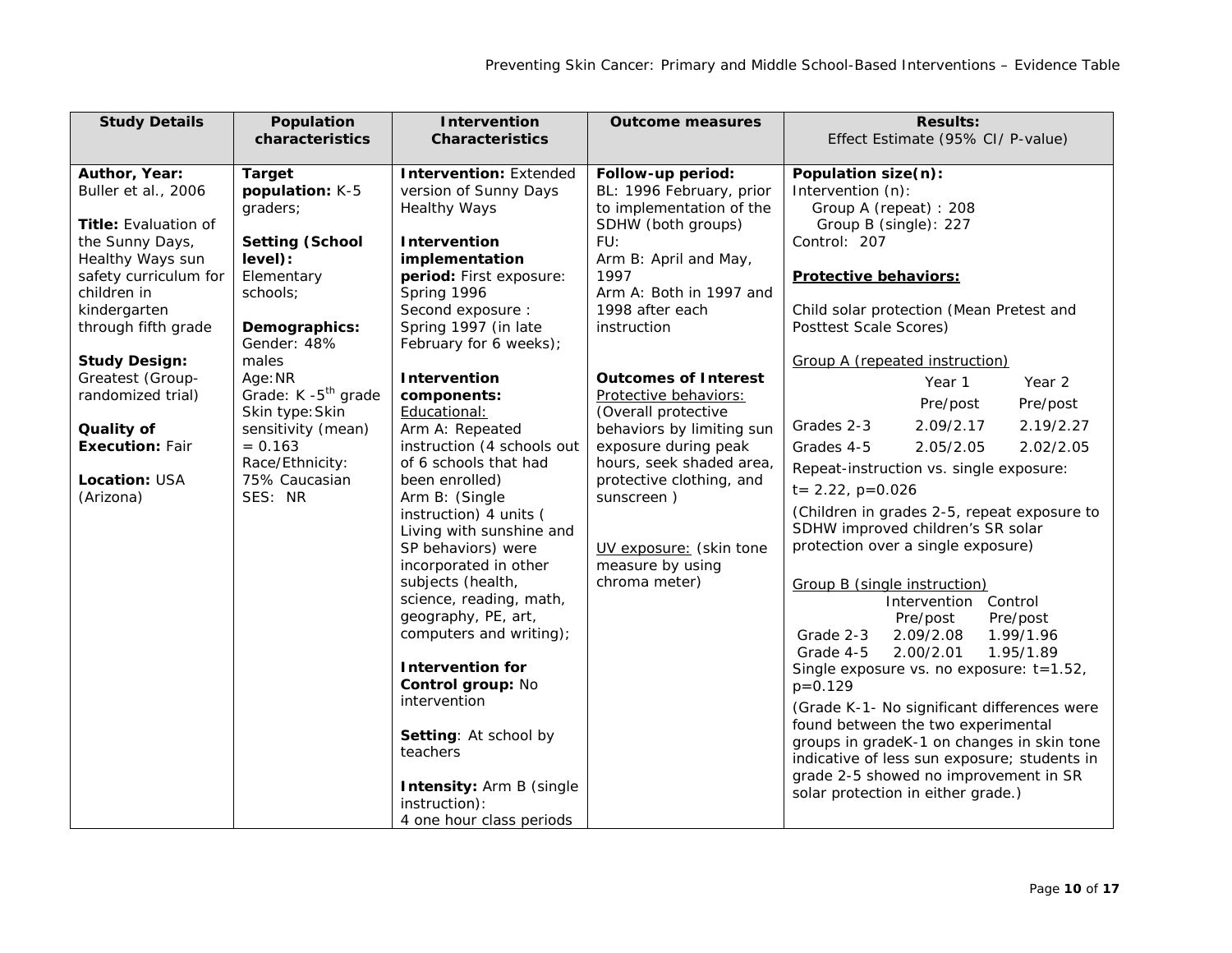| <b>Study Details</b>                   | Population<br>characteristics     | <b>Intervention</b><br><b>Characteristics</b>                                                                                                      | <b>Outcome measures</b>                         | <b>Results:</b><br>Effect Estimate (95% CI/ P-value)                                                                                                                                                                                                                                                                   |
|----------------------------------------|-----------------------------------|----------------------------------------------------------------------------------------------------------------------------------------------------|-------------------------------------------------|------------------------------------------------------------------------------------------------------------------------------------------------------------------------------------------------------------------------------------------------------------------------------------------------------------------------|
|                                        |                                   |                                                                                                                                                    |                                                 |                                                                                                                                                                                                                                                                                                                        |
|                                        |                                   | Arm A (repeat<br>instruction): Same above<br>$+$ grade 1,3, and 5<br>received three 2 hr.<br>booster units;<br><b>Parental involvement:</b><br>Yes |                                                 | UV exposure:<br>Single exposure:<br>Grades K-1: No significant differences<br>Grades 2-5: Minimal change<br>Repeated exposure:<br>Grades K-1: No change<br>Grades 2-5: repeated instruction displayed<br>lighter skin tones, indicating lower exposure<br>toUVR, than children receiving only one<br>(non-significant) |
| Author, Year:<br>Buller et al., 2008   | <b>Target</b><br>population:      | <b>Intervention: Tailored</b><br>computerized programs                                                                                             | Follow-up period:<br>BL: March to May 2002      | Population size(n):<br>Computer program: 325                                                                                                                                                                                                                                                                           |
| Title: Randomized                      | Children (5-13<br>years) from K-5 | with age appropriate sun<br>safety education for                                                                                                   | FU: May and June of<br>2002;                    | Teacher led presentation: 387<br>Both: 320                                                                                                                                                                                                                                                                             |
| trial evaluating<br>computer-based sun | grade;                            | children in primary<br>schools                                                                                                                     |                                                 | <b>Protective behaviors:</b><br>1. Overall protective behaviors (Composite                                                                                                                                                                                                                                             |
| safety education for                   | <b>Setting (School</b>            |                                                                                                                                                    |                                                 | mean scores- lower score meant better sun                                                                                                                                                                                                                                                                              |
| children in<br>elementary school       | level):<br>Public elementary      | <b>Intervention</b><br>implementation                                                                                                              | <b>Outcomes of Interest</b>                     | protection)                                                                                                                                                                                                                                                                                                            |
| <b>Study Design:</b>                   | schools;                          | period: Over a 4-week<br>period (29 days on                                                                                                        | Protective behaviors:                           | CD-ROM only group (Intervention 1)                                                                                                                                                                                                                                                                                     |
| Group RCT/                             | Demographics:                     | average) during March                                                                                                                              | 1. Overall protective<br>behaviors : (Composite | Grades K-1 (range: 1-15)<br>BL: 10.42<br>FU: 9.52                                                                                                                                                                                                                                                                      |
| Greatest                               | Gender: 48.6%<br>female           | through May (except at 1<br>year round school that                                                                                                 | scores from the self-                           | Mean change = - 0.90                                                                                                                                                                                                                                                                                                   |
| Quality of                             | Age:                              | implemented between                                                                                                                                | reported sun protection<br>behavior items       | Grades 2-3 (range: 1-15)                                                                                                                                                                                                                                                                                               |
| <b>Execution: Fair</b>                 | Students:<br>20.1% age 6 or       | May and June) following<br>the pretest                                                                                                             | (converted to z scores)                         | BL: 10.35<br>FU: 10.08                                                                                                                                                                                                                                                                                                 |
| Location: USA                          | younger;                          |                                                                                                                                                    |                                                 | Mean change = $-0.27$                                                                                                                                                                                                                                                                                                  |
| (Western United                        | 46.7% ages 7-9;                   | Intervention                                                                                                                                       |                                                 | Grades 4-5 (range: 1-18)                                                                                                                                                                                                                                                                                               |
| States)                                | 31.6% age 10 or<br>older;         | components:<br>Educational: 3Arms:<br>1. SDHW interactive                                                                                          |                                                 | BL: 12.73<br>FU: 12.61<br>Mean change = - 0.12                                                                                                                                                                                                                                                                         |
|                                        | Grades:<br>31.5% grades K-1;      | Computer Program (CD-<br>ROM only) on hazards of                                                                                                   |                                                 | Teacher led presentation (Intervention 2)                                                                                                                                                                                                                                                                              |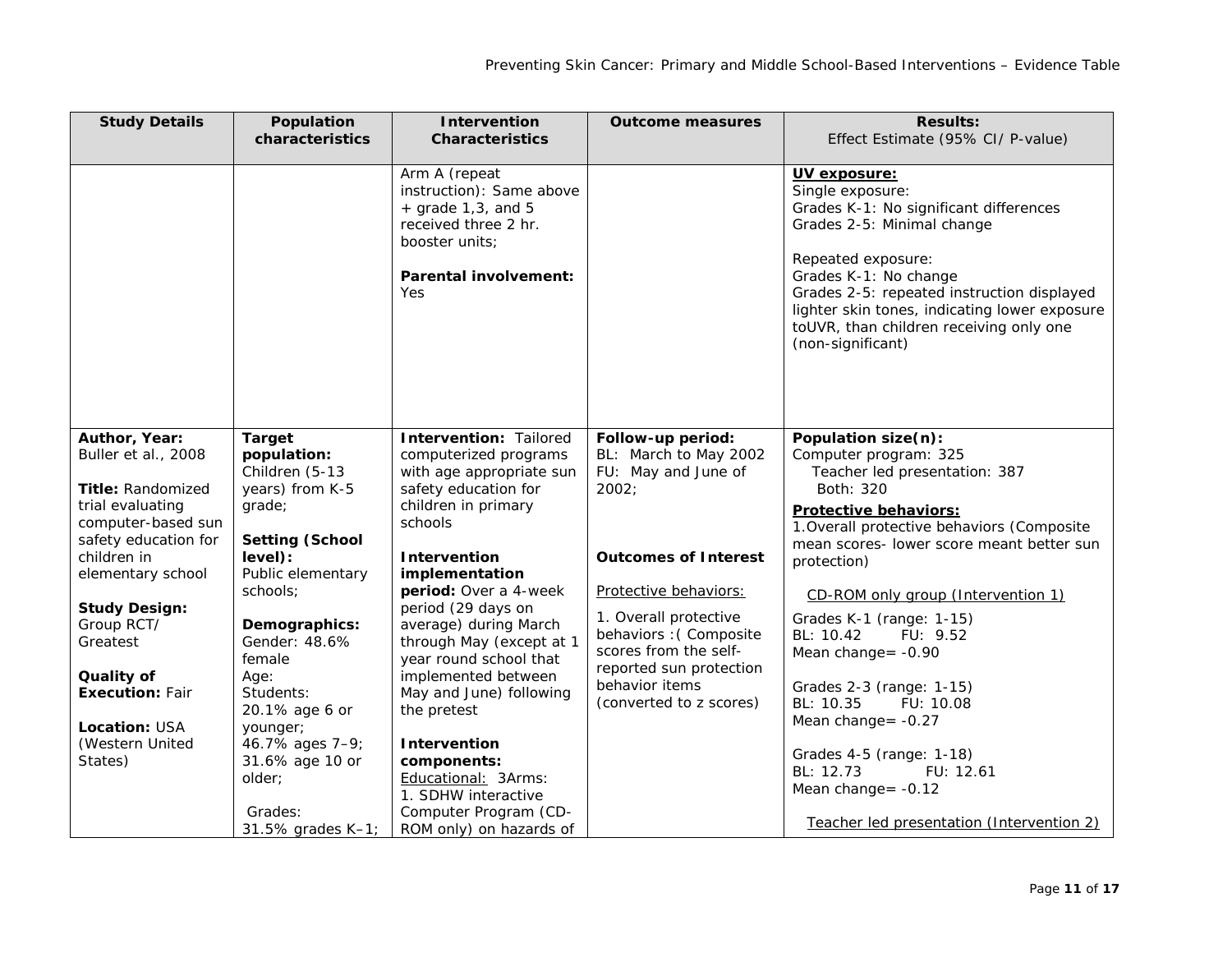| <b>Study Details</b>               | Population                         | <b>Intervention</b>          | <b>Outcome measures</b>      | <b>Results:</b>                                    |
|------------------------------------|------------------------------------|------------------------------|------------------------------|----------------------------------------------------|
|                                    | characteristics                    | <b>Characteristics</b>       |                              | Effect Estimate (95% CI/ P-value)                  |
|                                    |                                    |                              |                              |                                                    |
|                                    | 32.6% grades 2-3,                  | sun exposure and sun         |                              | Grades K-1 (range: 1-15)                           |
|                                    | 35.8% grades 4-5                   | safety measures              |                              | BL: 10.66<br>FU: 10.14                             |
|                                    |                                    | 2. Teacher led:              |                              | Mean change = $-0.52$                              |
|                                    | Race/Ethnicity:                    | presentation using           |                              |                                                    |
|                                    | 52.6% White                        | similar lesson plans,        |                              | Grades 2-3 (range: 1-15)                           |
|                                    | (32.6% Hispanic),                  | grade level activities and   |                              | BL: 10.09<br>FU: 9.78                              |
|                                    | 9.2% African                       | worksheets.                  |                              | Mean change = $-0.31$                              |
|                                    | American,                          | 3. Combination of both.      |                              |                                                    |
|                                    | and 3.4% Asian                     | <b>Intervention for</b>      |                              | Grades 4-5 (range: 1-18)<br>BL: 12.26<br>FU: 11.94 |
|                                    | Skin Type:                         | Control group: NA            |                              | Mean change = $-0.32$                              |
|                                    |                                    |                              |                              |                                                    |
|                                    | 21.6% Type 1<br>(fair-at highest   | Setting: At school by        |                              | Both (Intervention 3)                              |
|                                    | risk),                             | teachers and project         |                              |                                                    |
|                                    | 30.4% Type 2;                      | staff trained teachers;      |                              | Grades K-1 (range: 1-15)                           |
|                                    | 35.5% Type 3;                      |                              |                              | BL: 10.44<br>FU: 8.97                              |
|                                    | 10.1% Type 4                       | Intensity: Teacher led       |                              | Mean change $= -1.5$                               |
|                                    | (dark)                             | presentation session:        |                              |                                                    |
|                                    | 2.4% unknown                       | each one hour;               |                              | Grades 2-3 (range: 1-15)                           |
|                                    |                                    | Computer program:            |                              | BL: 10.18<br>FU: 9.76                              |
|                                    |                                    | Total 41.8 total hr          |                              | Mean change = $-0.42$                              |
|                                    |                                    |                              |                              |                                                    |
|                                    |                                    | <b>Parental involvement:</b> |                              | Grades 4-5 (range: 1-18)                           |
|                                    |                                    | Yes                          |                              | BL: 12.37<br>FU: 12.41                             |
|                                    |                                    |                              |                              | Mean change = - 0. 04                              |
| Author, Year: Naldi                | <b>Target</b>                      | <b>Intervention: "SoleSi</b> | Follow-up period:            | Population size(n):                                |
| et al., 2008                       | population:                        | SoleNo-GISED project"        | BL: 2001-2003(51<br>schools) | I: BL= $5676$ ; FU= 4430                           |
|                                    | Students (grade 2-<br>3) and their | Intervention                 | FU (14-16 months             | C: BL= $5554$ ; FU=4181                            |
| Title: Improving<br>sun-protection | parents;                           | implementation               | from baseline): 2002-        | Protective behaviors: (% used)                     |
| behavior among                     |                                    | period: 3 month period       | 2004 (71 schools);           |                                                    |
| children: results of a             | <b>Setting (School</b>             | Intervention                 |                              | 1. Sunscreen use:                                  |
| cluster-randomized                 | level):                            | components:                  |                              | <b>BL</b><br><b>FU</b>                             |
| trial in Italian                   | Italian primary                    | Educational:                 | <b>Outcomes of Interest</b>  | I: 71.5% 74.1%                                     |
| elementary schools.                | schools;                           | Included distribution of     |                              | C: 70.7% 72.4%                                     |
| The "SoleSi SoleNo-                |                                    | educational booklets to      | Protective behaviors:        | Absolute pct pt change: 0.9, CI(-1.0, 2.8)         |
| <b>GISED</b> " Project             | Demographics:                      | parents and their            |                              |                                                    |
|                                    | Gender: 50.34%                     | children and the             | 1. Sunscreen use (Did        | 2. Use of hat :                                    |
| <b>Study Design:</b>               | boys                               | application of a short       | your child regularly use     | <b>FU</b><br>BL                                    |
| Cluster-randomized                 | Age: mean $age = 8$                | curriculum at school         | sunscreens while in the      |                                                    |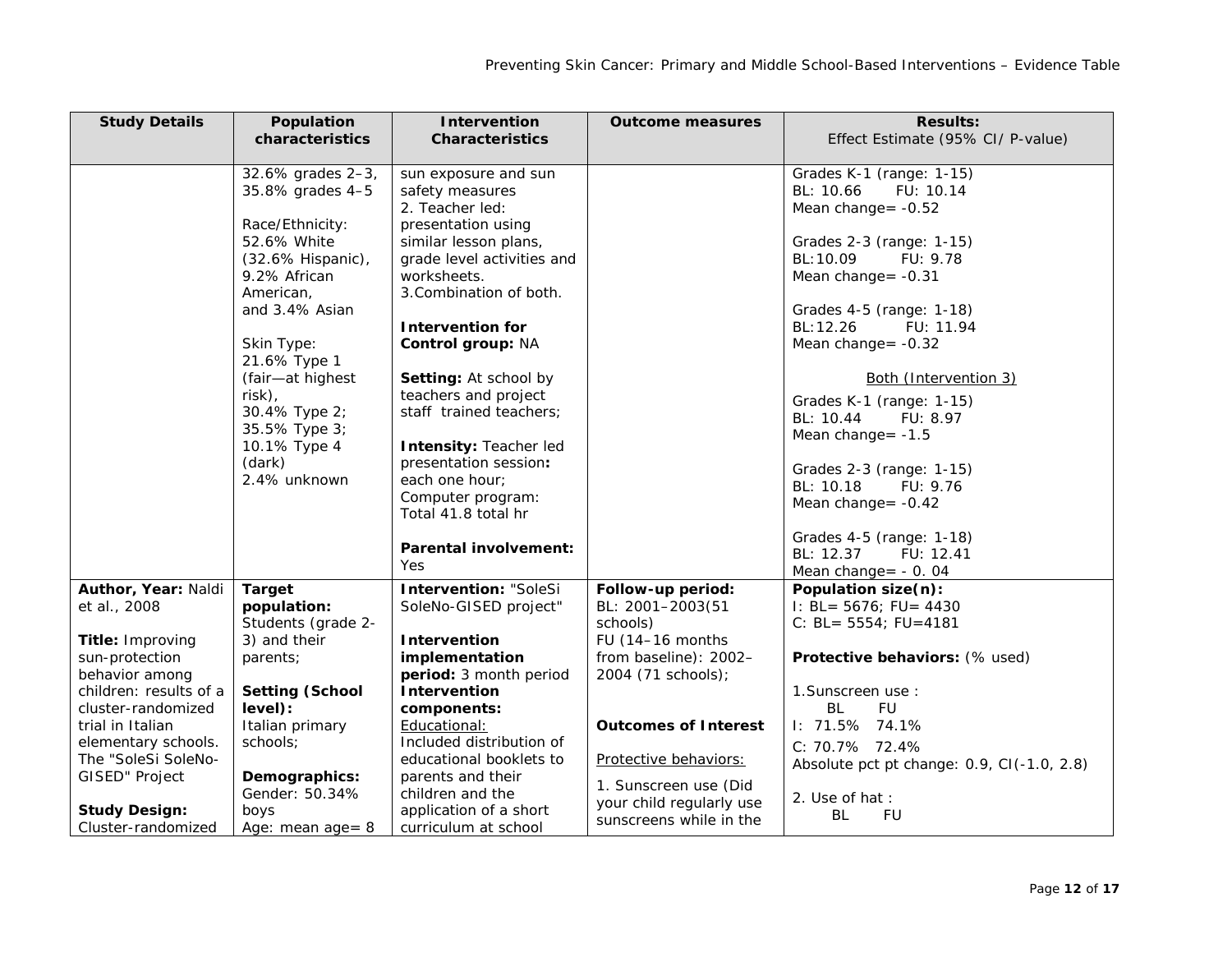| <b>Study Details</b>                                                       | Population<br>characteristics                                                                                                                                                                                                                                                                                                                                                                                                                                                                                                                                                                                                                                            | <b>Intervention</b><br><b>Characteristics</b>                                                                                                                                                                                                                                                                                                              | <b>Outcome measures</b>                                                                                                                                                                                                                                                                                                                                                                                                                                                                                                                                                                                                                                                                      | <b>Results:</b><br>Effect Estimate (95% CI/ P-value)                                                                                                                                                                                                                                                                                                                                                                                                                                                                                                                                                                                                                                                                                                                               |
|----------------------------------------------------------------------------|--------------------------------------------------------------------------------------------------------------------------------------------------------------------------------------------------------------------------------------------------------------------------------------------------------------------------------------------------------------------------------------------------------------------------------------------------------------------------------------------------------------------------------------------------------------------------------------------------------------------------------------------------------------------------|------------------------------------------------------------------------------------------------------------------------------------------------------------------------------------------------------------------------------------------------------------------------------------------------------------------------------------------------------------|----------------------------------------------------------------------------------------------------------------------------------------------------------------------------------------------------------------------------------------------------------------------------------------------------------------------------------------------------------------------------------------------------------------------------------------------------------------------------------------------------------------------------------------------------------------------------------------------------------------------------------------------------------------------------------------------|------------------------------------------------------------------------------------------------------------------------------------------------------------------------------------------------------------------------------------------------------------------------------------------------------------------------------------------------------------------------------------------------------------------------------------------------------------------------------------------------------------------------------------------------------------------------------------------------------------------------------------------------------------------------------------------------------------------------------------------------------------------------------------|
| trial/ Greatest<br>Quality of<br><b>Execution: Fair</b><br>Location: Italy | years (SD 0.7)<br>Grade: 2 and 3<br>Phenotype: 44% of<br>the total baseline<br>sample underwent<br>assessment of<br>phenotype and<br>upper limb nevus<br>count at baseline.<br>Eye color:<br>Black/dark brown<br>(48.5)<br>Light brown/brown<br>green (27.7)<br>Gray/green/hazel<br>(16.3)<br>Hair color:<br>Black/dark brown<br>(43.9)<br>Brown (35.0)<br>Red/blond(13.5)<br>Skin color<br>Light (61.3); Dark<br>(30.9)<br><b>Freckles</b><br>on the face<br>Yes $(6.6)$ ;<br>No<br>(85.3)<br>Number of<br>melanocytic nevi on<br>upper limbs<br>$< 5(48.4\%)$<br>$6 - 10$ $(27.6%)$<br>$11-15(13.6%)$<br>16-20 (5.3%)<br>$>20(5.0\%)$<br>Race/Ethnicity: NR<br>SES: NR | (policy), based on a<br>resource developed for<br>health teachers;<br><b>Intervention for</b><br>Control group: No<br>intervention<br>Setting: At school by<br>trained teachers<br><b>Intensity: Median time</b><br>spent by teachers on the<br>educational intervention<br>at school was 6 hours<br>$(range 4-19 hours):$<br>Parental involvement:<br>Yes | sun last year?)<br>2. Use of hat (Did your<br>child usually wear a hat<br>while in the sun last<br>year?)<br>3. Use of long sleeved<br>shirt (Did your child<br>usually wear a long-<br>sleeved shirt while in the<br>sun last year?)<br>Risky Behaviors:<br>1. Intense sun exposure<br>(Did your child<br>experience intense sun<br>exposure last year?)<br>Sunburn Incidence:<br>1. Sunburn episodes<br>(Did your child<br>experience sunburn<br>episodes last year? Yes;<br>No is used as reference)<br>2. Number of sunburn<br>episodes (Could you<br>specify the number of<br>sunburn episodes<br>experienced by your<br>child during the last<br>year? 1-2; 0 is used as<br>reference) | I: 38.0% 34.4%<br>C: 37.5% 33.6%<br>Absolute pct pt change: 0.3, CI(-1.7, 2.3)<br>3. Use of long sleeved shirt:<br><b>BL</b><br><b>FU</b><br>I: 19.8% 20.3%<br>$C: 19.6\%$ 18.6%<br>Absolut pct pt change: 1.5, CI(-0.2, 3.2)<br><b>Risky Behaviors:</b><br>1. Intense sun exposure (Did your child<br>experience intense sun exposure last year?)<br>BL<br><b>FU</b><br>I: 79.0% 80.4%<br>C:78.4% 78.9%<br>Absolute pct pt change: 0.9, CI(-0.8, 2.6)<br><b>Sunburn Incidence:</b><br>1. Sunburn episodes<br><b>BL</b><br><b>FU</b><br>$1: 13.8\%$<br>13.1%<br>C: 13.8%<br>13.5%<br>Absolute pct pt change: -0.4, CI(-1.8, 1.0)<br>2. Number of sunburn episodes<br><b>BL</b><br><b>FU</b><br>1: 10.1%<br>9.4%<br>C: 10.3%<br>9.9%<br>Absolute pct pt change: -0.3, CI(-1.5, 0.9) |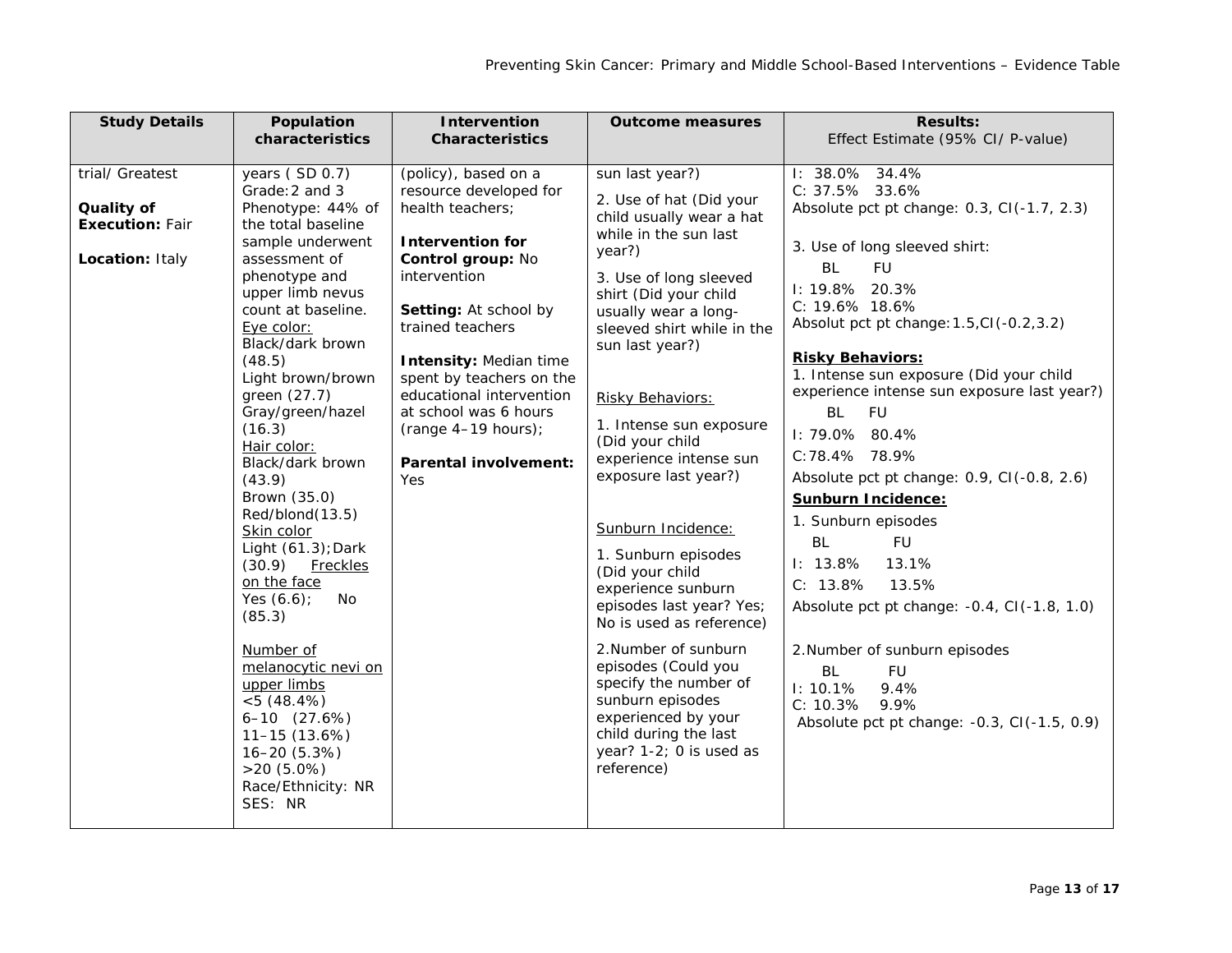| <b>Study Details</b>        | Population                          | Intervention                 | <b>Outcome measures</b>     | <b>Results:</b>                                    |
|-----------------------------|-------------------------------------|------------------------------|-----------------------------|----------------------------------------------------|
|                             | characteristics                     | <b>Characteristics</b>       |                             | Effect Estimate (95% CI/ P-value)                  |
| Author, Year:               | <b>Target</b>                       | <b>Intervention: SolSano</b> | Follow-up period:           | Population size(n):                                |
| Gilaberte et al.,           | population:                         | program                      | <b>BL: April 2005</b>       | $BL = 1522$<br>$FU = 1522$                         |
| 2008                        | Schools pupils                      |                              | FU: September 2005;         |                                                    |
|                             | (Grades $1-2$ );                    | Intervention                 |                             | Protective behaviors:                              |
| <b>Title:</b> Evaluation of |                                     | implementation               |                             | 1. Sunscreen use (Do you apply your                |
| a health promotion          | <b>Setting (School</b>              | period: Spring 2005,         | <b>Outcomes of Interest</b> | sunscreen always)                                  |
| intervention for skin       | level):                             | from April to June           |                             | $BL = 52.4%$<br>$FU = 55.6%$                       |
| cancer prevention in        | Primary Schools                     |                              | Protective behaviors:       | Absolute pct pt change = $3.2$ , CI (0.3 to        |
| Spain: the SolSano          | and home;                           | Intervention                 |                             | 6.3)                                               |
| program                     |                                     | components:                  | 1. Sunscreen use (Do you    |                                                    |
|                             | Gender: 49% boys                    | Educational:                 | apply your sunscreen        | 2. Any protective behaviors                        |
| <b>Study Design:</b>        | Age: mean age 7;                    | Incluided activity guide     | always)                     | At mountains                                       |
| Before and after/           | Grade: 82% first                    | for teachers, workbook       | 2. Any protective           | $Pre = 52.5%$<br>Post = $57.4%$                    |
| Least                       | graders                             | for each student, several    | behaviors                   | Absolute pct pt change = $4.9$ , Cl ( $1.5$ , 8.3) |
|                             | Skin type: [45.7%                   | activities to be             | -At mountains               |                                                    |
| Quality of                  | pale skin and easy                  | photocopied, a poster        |                             | At Beach                                           |
| <b>Execution: Fair</b>      | sunburns                            | with sun safe                | -At Beach                   | Pre= $82.1%$<br>Post = $82.4%$                     |
|                             | >70% dark hair                      | recommendations.             | -At sports                  | Absolute pct pt change = $0.3$ , Cl $(-2.4, 3.0)$  |
| Location: Arago 'n,         | and eyes                            | Family also received         |                             | At sports                                          |
| Spain                       | 51% with freckles                   | informaion pamphlet and      | -At park                    |                                                    |
|                             | and/ or moles                       | a guide to paediatricians    |                             | $Pre = 31.5$<br>Post = $37.0$                      |
|                             | Using above four                    | at PHC to encourage          |                             | Absolute pct pt change: 5.5, CI (2.2, 3.0)         |
|                             | items - skin cancer<br>risk factors | advise children and          | Change in sunburn           |                                                    |
|                             | 6% four, 12%                        | parents;                     | incidence: (Did you         | At park<br>Post = $31.3$<br>$Pre = 23.6$           |
|                             | three, 24% two,                     | <b>Intervention for</b>      | sunburn last year)          | Absolute pct pt change: 7.7, CI (4.6, 10.7)        |
|                             | and 31% one.                        | Control group: NA            |                             |                                                    |
|                             | Risk of skin cancer                 |                              |                             |                                                    |
|                             | index:                              | Setting: Student's           |                             | Change in sunburn incidence:                       |
|                             | $0(16.9\%)$ ; 1                     | regular teacher at school    |                             | $Pre = 35.8$<br>Post= $23.5$                       |
|                             | $(31.2\%)$ ; 2                      | and materials for home,      |                             | Absolute pct pt change: -12.3, CI (-15.5, -        |
|                             | $(24.4\%)$ ; 3                      | also included                |                             | 9.1)                                               |
|                             | $(12.2\%)$ ; 4                      | pediatricians;               |                             |                                                    |
|                             | (5.8%); No valid                    |                              |                             |                                                    |
|                             | $(9.40\%)$                          | Intensity: NR;               |                             |                                                    |
|                             | Race/Ethnicity: NR                  |                              |                             |                                                    |
|                             | SES/Education:                      | <b>Parental involvement:</b> |                             |                                                    |
|                             | 67.1% lived in                      | Yes                          |                             |                                                    |
|                             | towns                               |                              |                             |                                                    |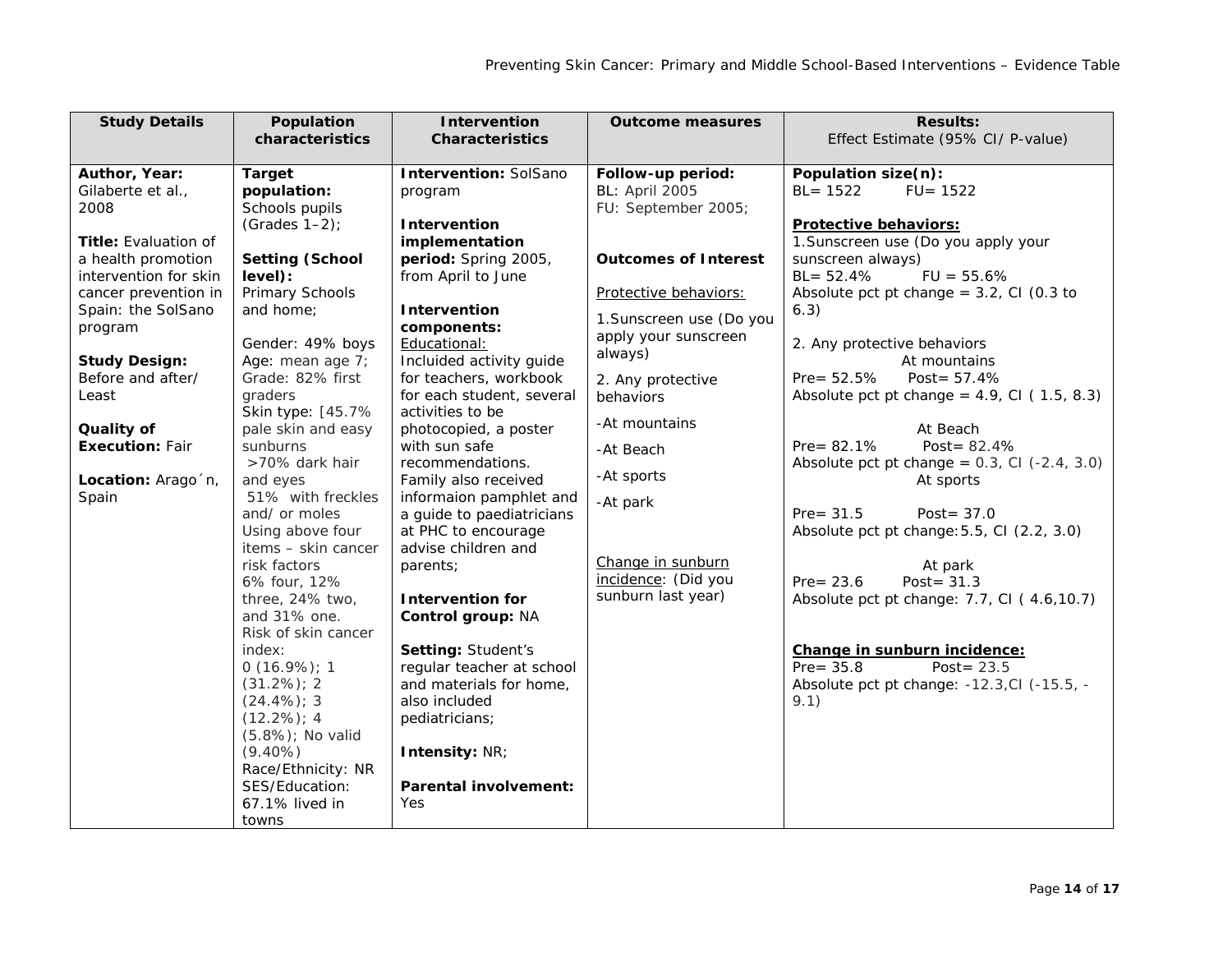| <b>Study Details</b>   | Population                    | <b>Intervention</b>                       | <b>Outcome measures</b>     | <b>Results:</b>                              |
|------------------------|-------------------------------|-------------------------------------------|-----------------------------|----------------------------------------------|
|                        | characteristics               | <b>Characteristics</b>                    |                             | Effect Estimate (95% CI/ P-value)            |
|                        |                               |                                           |                             |                                              |
| Author, Year:          | <b>Target</b>                 | Intervention:                             | Follow-up period:           | Population size(n):                          |
| Quereux et al., 2009   | population: 3rd               | Educational program                       | BL: May, 2006               | 1: 120;<br>C:160                             |
|                        | graders (8 and 11             |                                           | FU1: July 2006 (no post     |                                              |
| Title: Prospective     | years);                       | <b>Intervention</b>                       | in control; group)          | <b>Protective behaviors:</b>                 |
| trial on a school-     |                               | implementation                            | FU2: Nov 2006               | 1. Use of sunscreen:                         |
| based skin cancer      | <b>Setting (School</b>        | period: June 2006                         | (following summer           | <b>FU</b><br>At beach: BL                    |
| prevention project;    | level):                       |                                           | holidays);                  | 76%<br>75%<br>Ŀ.                             |
|                        | Primary school;               | Intervention                              |                             | C:<br>81%<br>84%                             |
| <b>Study Design:</b>   |                               | components:                               | <b>Outcomes of Interest</b> | Absolute pct pt change: -4.0, CI(-14.3, 6.3) |
| Group non-             | Demographics:                 | <b>Educational: Materials</b>             |                             |                                              |
| randomised trial/      | Gender: sex ratio             | and services delivered                    | Protective behaviors:       | <b>FU</b><br>At Garden: BL                   |
| Greatest               | (male/female) 1.1             | The lessons focused on                    | 1. Use of sunscreen (at     | 19%<br>$\mathbf{E}$<br>14%                   |
|                        | in intervention and           | four key areas: sun and                   | beach and during            | C:<br>22%<br>20%                             |
| Quality of             | 1.3 in group control          | health, sun and UV                        | holidays, out in garden,    | Absolute pct pt change: 7.0, CI (-3.0, 17.0) |
| <b>Execution: Fair</b> | Age: children's               | radiation, sun and the                    | swimming pool)              |                                              |
|                        | median age                    | atmosphere and sun                        |                             | In holidays: BL FU                           |
| Location: Nantes,      | was 10 years in               | protection                                | 2. Use of hat (at beach,    | 57%<br>51%<br>$\mathbf{E}$                   |
| West of France         | each group                    |                                           | in garden                   | C:<br>61% 66%                                |
|                        | Grade: 3rd                    | <b>Intervention for</b>                   | 3. Use of T-shirt (garden,  | Absolute pct pt change: 1.0, CI(-11.3, 13.3) |
|                        | Skin type: NR                 | Control group: No                         | at beach)                   |                                              |
|                        | Race/Ethnicity: NR<br>SES: NR | intervention                              |                             | Swimming pool: BL<br>FU<br>44%               |
|                        |                               |                                           |                             | 34%<br>Ŀ.<br>C:<br>45%<br>50%                |
|                        |                               | Setting: At school by<br>trained teachers |                             | Absolute pct pt change: 5.0, CI (-7.6, 17.6) |
|                        |                               |                                           |                             |                                              |
|                        |                               | Intensity: 10 1-h                         | Incidence of sunburn:       | 2. Use of hat:                               |
|                        |                               | sessions;                                 | Sunburn experience          | <b>FU</b><br>At beach: BL                    |
|                        |                               |                                           | among children              |                                              |
|                        |                               | <b>Parental involvement:</b>              |                             | 62%<br>70%<br>Ŀ.                             |
|                        |                               | No                                        |                             | C:<br>66%<br>71%                             |
|                        |                               |                                           |                             | Absolute pct pt change: 13.0, CI(1.3, 24.7)  |
|                        |                               |                                           |                             | At Garden:<br>BL<br><b>FU</b>                |
|                        |                               |                                           |                             | 68%<br>57%<br>$\mathbf{E}$                   |
|                        |                               |                                           |                             | C:<br>61%<br>63%                             |
|                        |                               |                                           |                             | Absolute pct pt change: 9.0, CI (-3.0, 21.0) |
|                        |                               |                                           |                             |                                              |
|                        |                               |                                           |                             | 3. Use of T-shirt:                           |
|                        |                               |                                           |                             | At beach: BL<br><b>FU</b>                    |
|                        |                               |                                           |                             | 47%<br>41%<br>$\mathbf{E}$                   |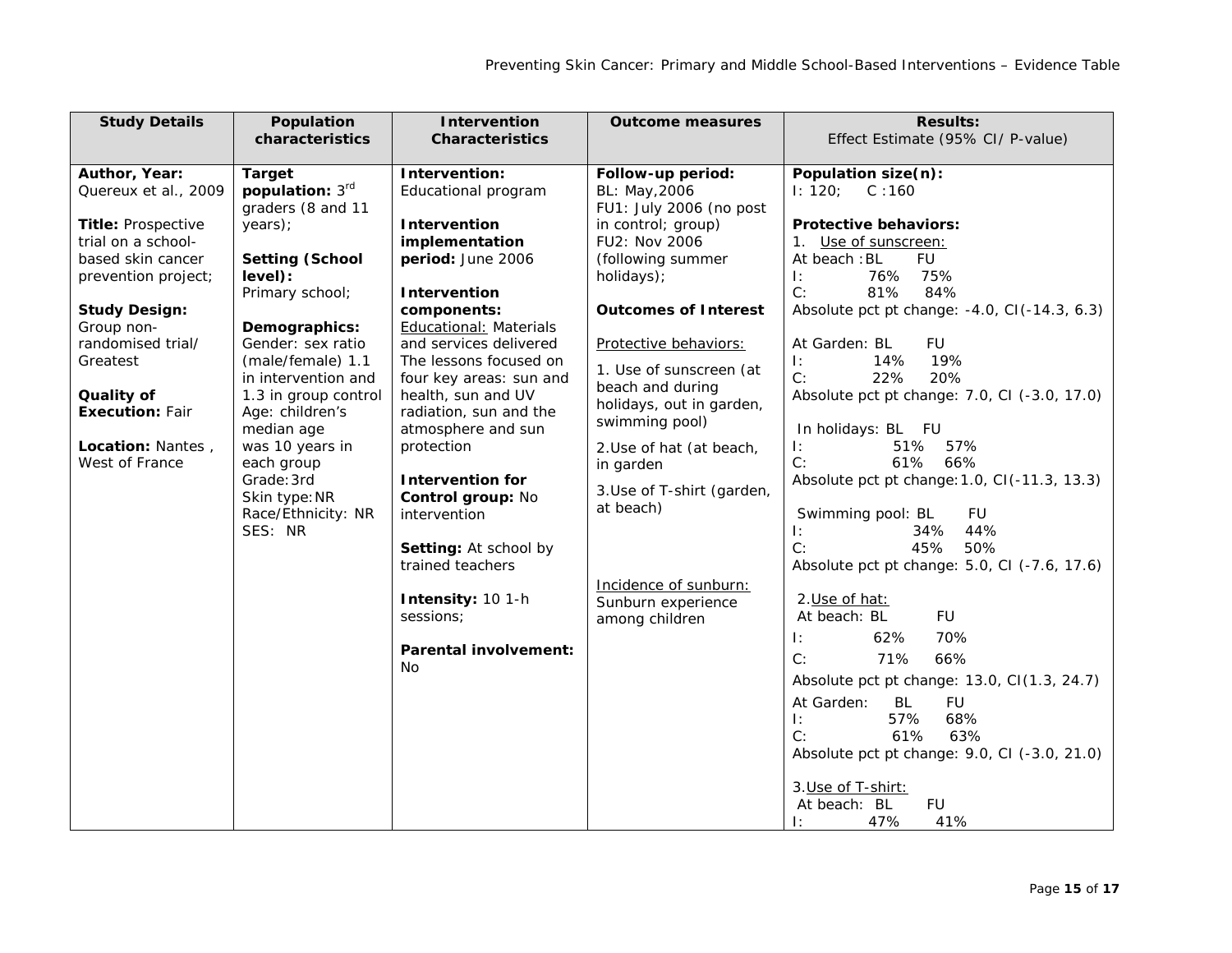| <b>Study Details</b>             | Population                  | <b>Intervention</b>        | <b>Outcome measures</b>        | <b>Results:</b>                                         |
|----------------------------------|-----------------------------|----------------------------|--------------------------------|---------------------------------------------------------|
|                                  | characteristics             | <b>Characteristics</b>     |                                | Effect Estimate (95% CI/ P-value)                       |
|                                  |                             |                            |                                |                                                         |
|                                  |                             |                            |                                | 51%<br>51%<br>C:                                        |
|                                  |                             |                            |                                | Absolute pct pt change: -6.0, CI (-18.5, 6.5)           |
|                                  |                             |                            |                                | At Garden: BL FU                                        |
|                                  |                             |                            |                                | 86%<br>91%<br>$\mathbf{E}$                              |
|                                  |                             |                            |                                | C:<br>86%<br>84%                                        |
|                                  |                             |                            |                                | Absolute pct pt change: 7.0, CI (-1.1, 15.1)            |
|                                  |                             |                            |                                | Incidence of sunburn:                                   |
|                                  |                             |                            |                                | BL FU                                                   |
|                                  |                             |                            |                                | Intervention 70%<br>79%                                 |
|                                  |                             |                            |                                | 72%<br>Control<br>69%                                   |
|                                  |                             |                            |                                | Absolute pct pt change: 6.0, CI (-4.7, 16.7)            |
| Author, Year:                    | <b>Target</b>               | <b>Intervention: Sun</b>   | Follow-up period:              | Population size(n):                                     |
| Hunter et al., 2010              | population: 4 <sup>th</sup> | Protection of Florida's    | For sun protective             | BL: 1115                                                |
| (related study-                  | grade students;             | Children project           | behaviors:                     | FU1: 1029                                               |
| Roetzheim, 2011)                 |                             |                            | BL(2006): late August -        | FU2: 1244                                               |
|                                  | <b>Setting (School</b>      | Intervention               | early September                |                                                         |
| Title: Sun                       | level):                     | implementation             | FU1(2006-07): Nov. 30-         | Protective behaviors: (% of children)                   |
| Protection at                    | Elementary school           | period: August 8, 2006,    | March 15                       |                                                         |
| Elementary Schools:<br>A Cluster | and home:                   | through June 2008          | FU2(2007): March 27-<br>May 22 | 1. Hat use (wide brimmed hats)<br>In school (observed)- |
|                                  | Demographics:               | <b>Intervention</b>        | FU3 (2007) : Fall              | Year 1: BL<br><b>FU</b>                                 |
| <b>Study Design:</b>             | Gender: NR                  | components:                | FU4(2007): Winter              | 2.0% 40.5%<br>Τ÷.                                       |
| Cluster randomized               | Age: NR                     | Educational: Classroom     | FU5 (2008): Spring             |                                                         |
| trial/ Greatest                  | Grade: 4th                  | educational sessions on    |                                | C:<br>1.7% 1.1%                                         |
|                                  | Skin type: NR               | sun protection attitudes,  | For new nevi:                  | Absolute pct pt change: 39.1%                           |
| Quality of                       | Race/Ethnicity:             | social norms. FU           | BL for nevi (2007): Fall       |                                                         |
| <b>Execution: Fair</b>           | White: 39%                  | sessions on benefits of    | FU1(2007-08): Winter           | Year- $2:$<br>BL<br><b>FU</b>                           |
|                                  | SES:                        | sun protection (with       | FU2(2008): Spring              | $\mathbf{E}$<br>2.0%<br>19.0%                           |
| Location: USA,                   | School location:            | emphasis on hat use),      |                                | C:<br>1.7%<br>1.0%                                      |
| Florida                          | Meteropolitan               | materials sent to parents  | Skin pigmenttion:              |                                                         |
|                                  | 73% (8/11)                  | at the start of the school | BL: August 8- Sept. 29,        | Absolute pct pt change: 17.7%                           |
|                                  | Type of school:             | year explaining the        | 2006)                          | Outside (self reported)                                 |
|                                  | Public: 81% (9/11)          | project                    | FU1: Nov. 30- March 15         | Year-1: BL<br><b>FU</b>                                 |
|                                  | Magnet or charter:          | Environmental: Two free    | FU2: March 27- May 22 ;        | 24.3 %<br>$\mathbb{R}$<br>22.9%                         |
|                                  | rest                        | wide-brimmed hats (one     |                                | 10.5 %<br>C:<br>13.5%                                   |
|                                  | Household income:           | to use at school and one   |                                | Absolute pct pt change: 1.6%                            |
|                                  | <\$10 000-\$14 999          | to use at home) to each    | <b>Outcomes of Interest</b>    |                                                         |